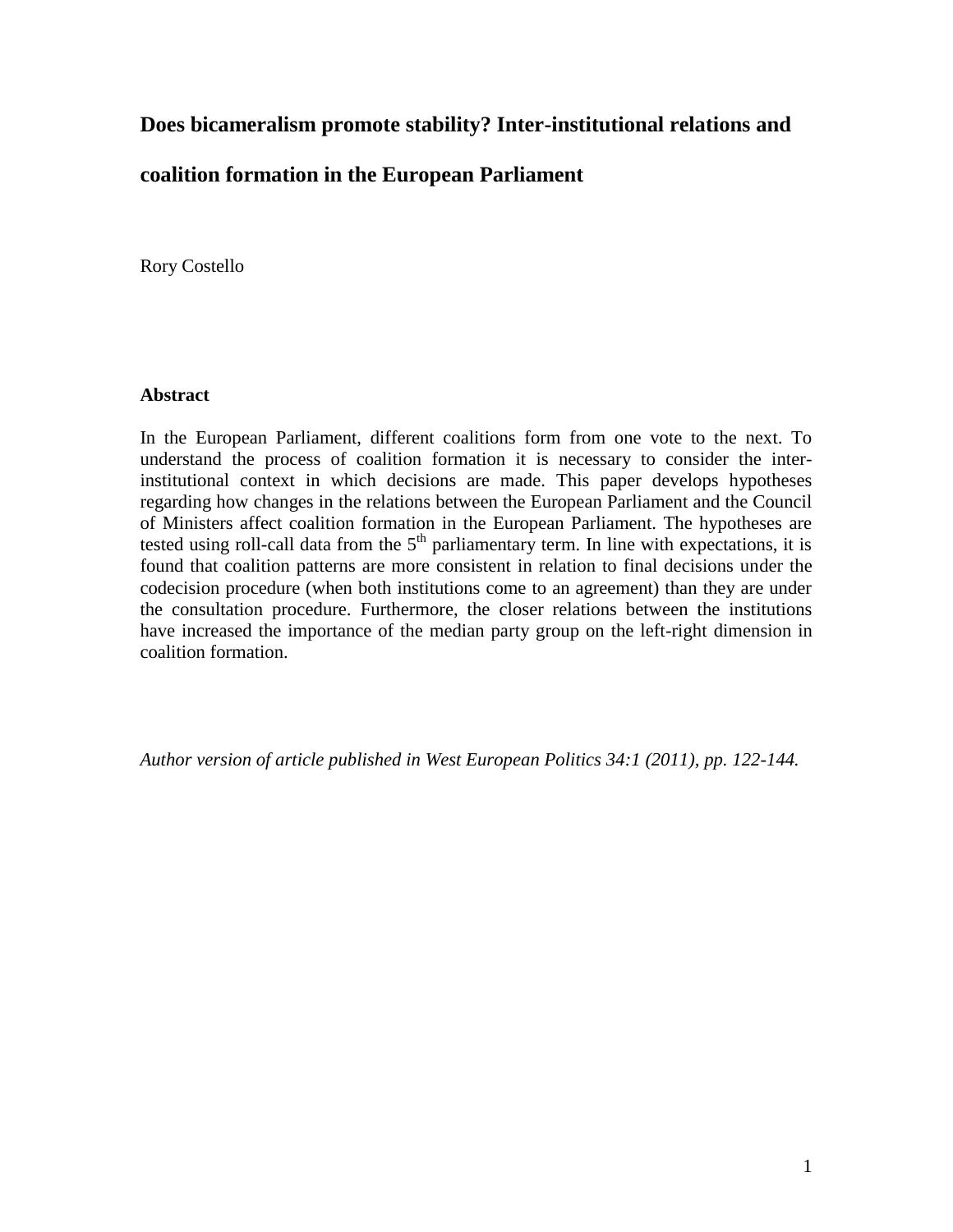Successive treaty reforms have enhanced relations between the European Union's two legislative institutions, the European Parliament (EP) and Council of Ministers. Under the consultation procedure the EP has had a primarily advisory role in legislative decision making and the Council has not been obliged take its opinion on board. In contrast, legislation must be passed by majorities in both the EP and the Council under the growing range of policy areas covered by the codecision procedure. While the EU institutions are not typical legislative chambers, in terms of the decision rule the legislative system of the EU is now similar to that of countries such as the United States, Germany and Switzerland, which have been classified as being 'strongly bicameral' (Lijphart 1999: 212). It has often been claimed that decision-making under bicameralism is more stable and predictable than decision-making under unicameralism (Tsebelis and Money 1997; .Hammond and Miller 1987; Riker 1992). This paper considers whether the closer relationship between the EP and the Council, brought about by treaty reforms, has increased the stability and predictability of coalition formation in the EP.

Previous studies of coalitions in the EP have not explicitly taken the relationship between the EP and the Council into account (e.g. Hix *et al.* 2005; Kreppel 2000). Yet this is an important consideration for two reasons. First, there are strong reasons to expect that relations with the Council will influence which coalition forms in the EP. Second, coalitions that are involved in reaching an agreement with the Council under the codecision procedure are arguably more important than other coalitions that form in the EP, because the decisions they reach are binding. This is not the case for the decisions reached by preliminary coalitions under the codecision procedure that fail to reach an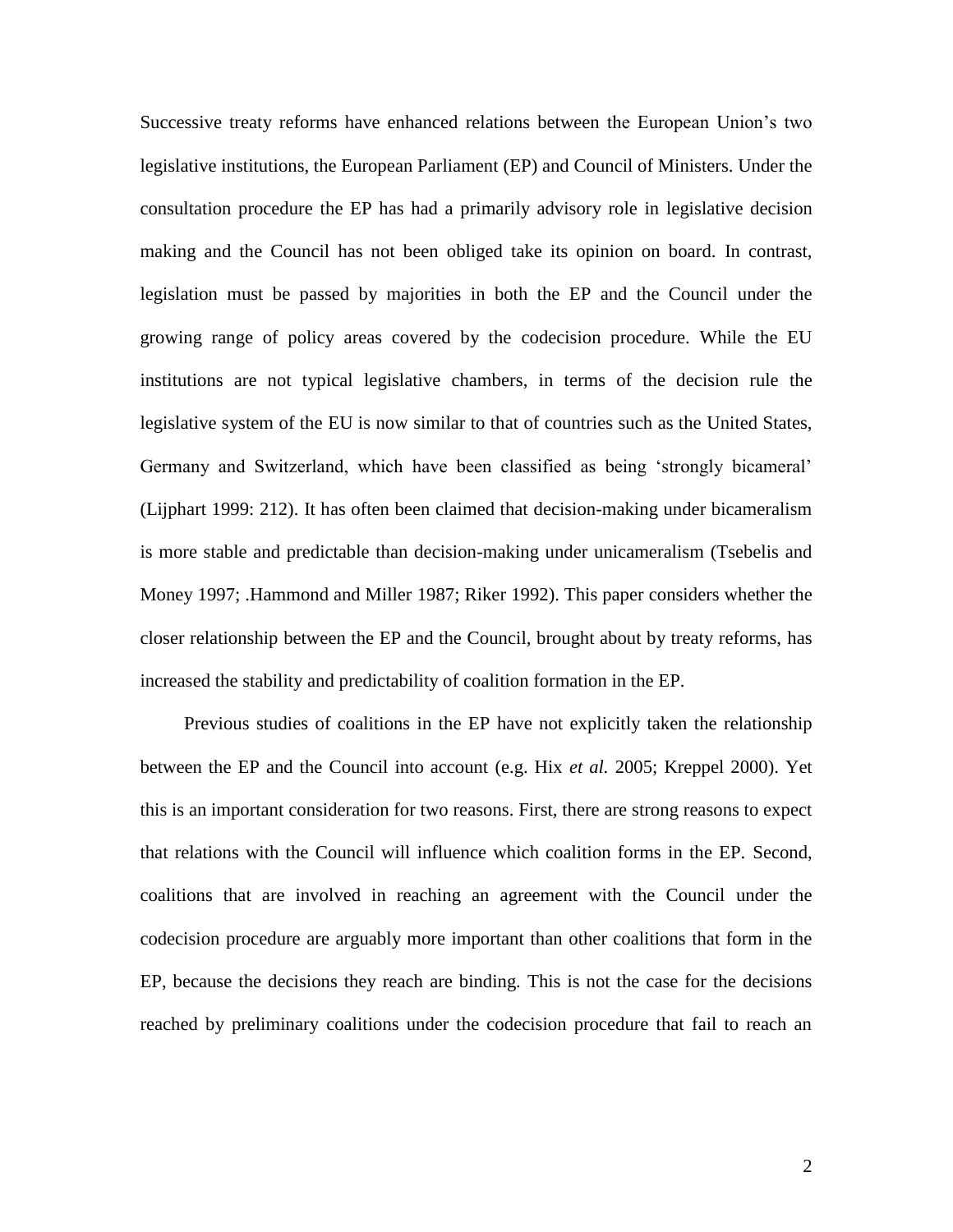agreement with the Council, or for the decisions reached by coalitions that form under the consultation procedure.

Drawing on the theoretical literature on bicameralism, expectations are developed regarding the differences between EP coalitions that reach agreements with the Council under the codecision procedure and coalitions that form comparatively independently from the Council under the consultation procedure. These expectations relate to aspects of the stability that bicameralism is believed to induce. First, it is argued that there are often multiple possible coalitions in the EP that could form in favour of different alternatives; but when the EP forms a joint majority with the Council the number of possible coalitions is reduced. Consequently, there is expected to be greater variation in the coalitions that form in the EP under the consultation procedure compared to final coalitions that form under the codecision procedure (i.e., coalitions associated with agreements with the Council). Furthermore, in forming a joint majority with the Council, certain parties in the EP are expected to be pivotal. In this way, the changing relationship between the EP and the Council brought about by the creation and extension of the codecision procedure is expected to affect the balance of power among party groups within the EP. These claims are tested using data from roll-call votes in the EP during the 5<sup>th</sup> parliamentary term, from 1999 to 2004.

As well as contributing to the literature on coalition formation in the EP, this paper fills a gap in the broader literature on bicameralism. The claim that bicameralism promotes stability and empowers certain actors has strong theoretical foundations (Hammond and Miller 1987; Humphreys 2008; Tsebelis and Money 1997) and is supported by experimental evidence (Miller *et al* 1996; Bottom *et al* 2000), but it has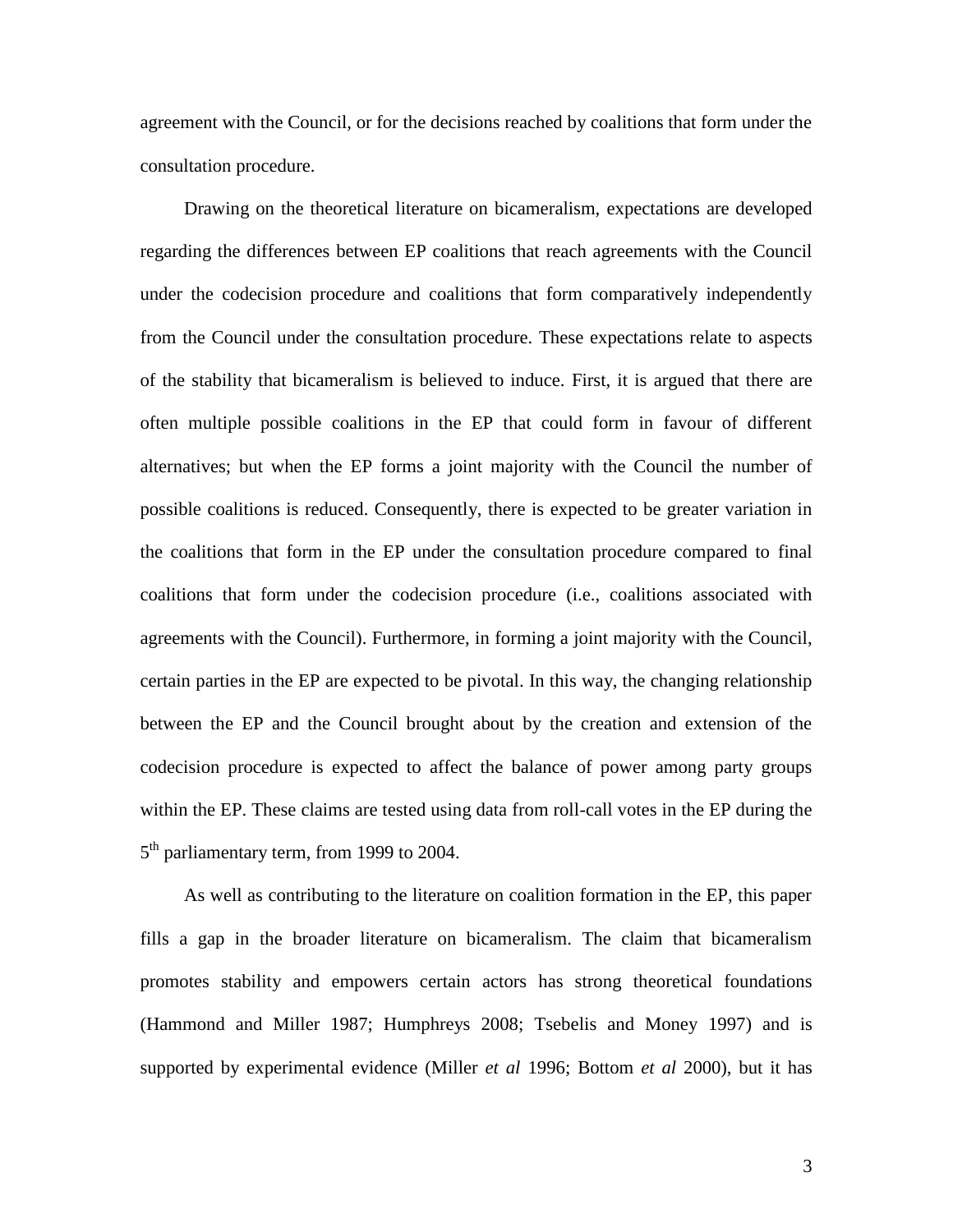rarely been tested in a real-world setting. This is primarily due to the difficulties associated with identifying the unique effect of institutions when these institutions usually only vary between political systems. As Miller *et al* (1996: 85) point out, 'the problem of sorting out the effect of bicameralism in a world in which no other factors are held constant is almost insurmountable'. The potential for variation in coalition formation found in the EP, together with the changing relationship between the institutions, makes this an excellent case for testing the effects of bicameralism while avoiding the pitfalls associated with cross-national research.

The paper is organised as follows. First, the relations between the EP and the Council are described under the consultation and codecision procedures. Next, the theoretical literature on coalition formation under unicameralism and bicameralism is introduced and expectations are developed regarding the effect of inter-institutional relations on coalition formation in the EP. The data are described and the empirical analysis carried out in the subsequent sections. The paper concludes by discussing the implications of the findings for our understanding of bicameralism in general and coalition formation in the EP in particular.

### **Relations between the European Parliament and Council of Ministers**

Relations between the EP and the Council in legislative decision making are shaped by the formal legislative procedures. During recent years most legislation has come under either the consultation or the codecision procedure. Under the consultation procedure, the EP offers its opinion on a proposal from the Commission, and this opinion is sent to the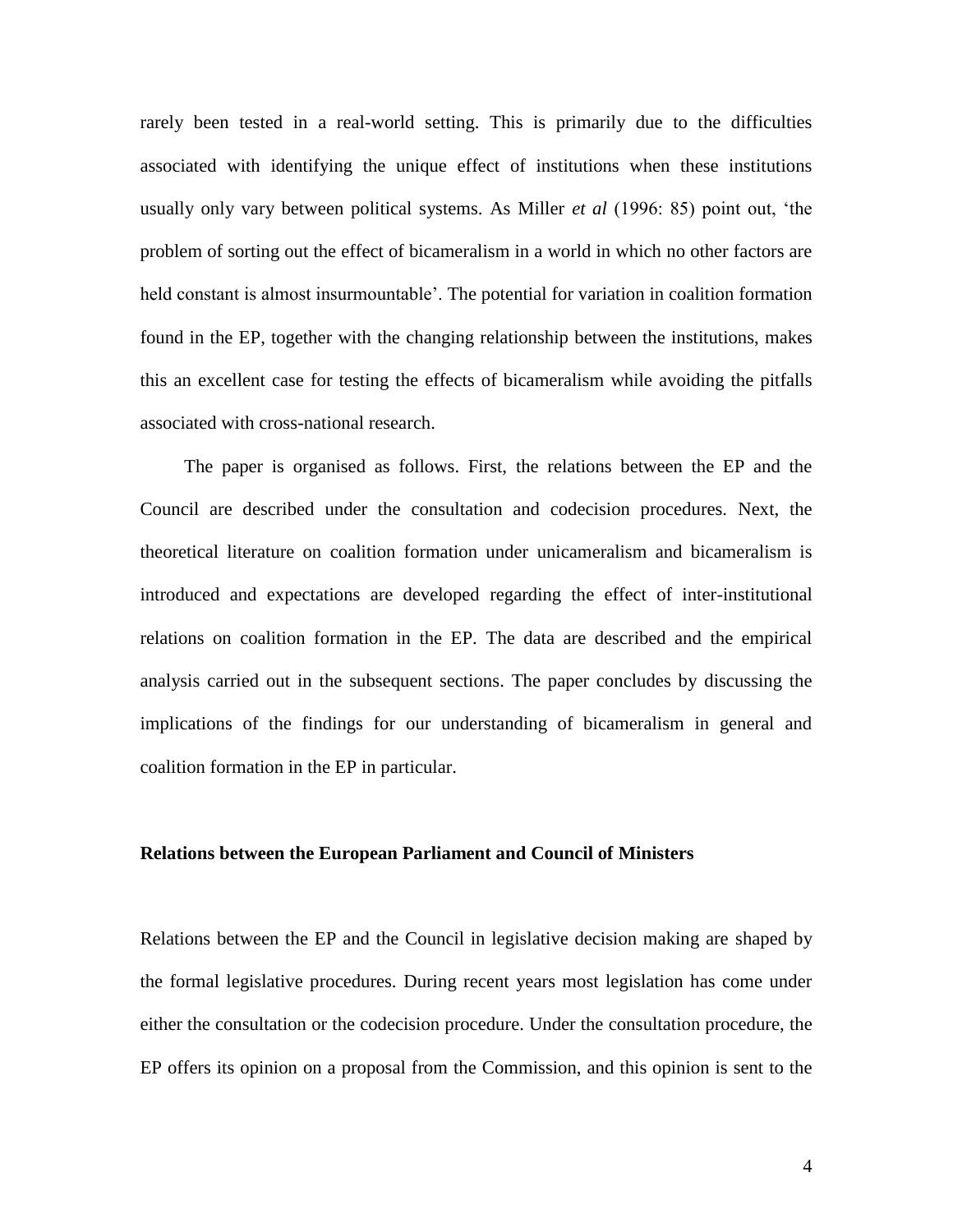Council. The Council, however, is under no obligation to take the EP's opinion into account: the only coalition necessary to pass the legislation is a qualified majority (or on some policy areas unanimity) of member states in the Council. Kardasheva (2009) finds that the majority of amendments proposed by the EP under consultation are indeed ignored by the Council. Most observers therefore view the consultation procedure as a game between the Commission and the Council that excludes the EP (e.g. Crobez 1996, Tsebelis and Garrett 2000).

In contrast, there is significant interaction between the EP and the Council under the codecision procedure. Once the original proposal has been issued by the Commission, the EP and the Council have complete and equal power to decide on the outcome; the final adopted text must be approved by both institutions. In common with many other bicameral legislatures, differences between the EP and the Council under codecision are resolved through a series of amendment rounds and through direct negotiation. The EP is always the first to issue its position (known as the 'first reading opinion'), which generally consists of a series of amendments to the original proposal. Acting by qualified majority<sup>1</sup>, the Council can then either adopt the EP first reading or issue its own alternative draft of the bill, know as the 'common position'. If the Council issues a common position, the EP has a second reading when it can approve, reject or amend the common position, this time acting by absolute majority. Second reading amendments by the EP can be approved by the Council (again by qualified majority). If not, then a Conciliation Committee forms to try and overcome the inter-institutional differences; the joint text produced by this committee is then submitted back to the EP and the Council for a 'take it or leave it' vote.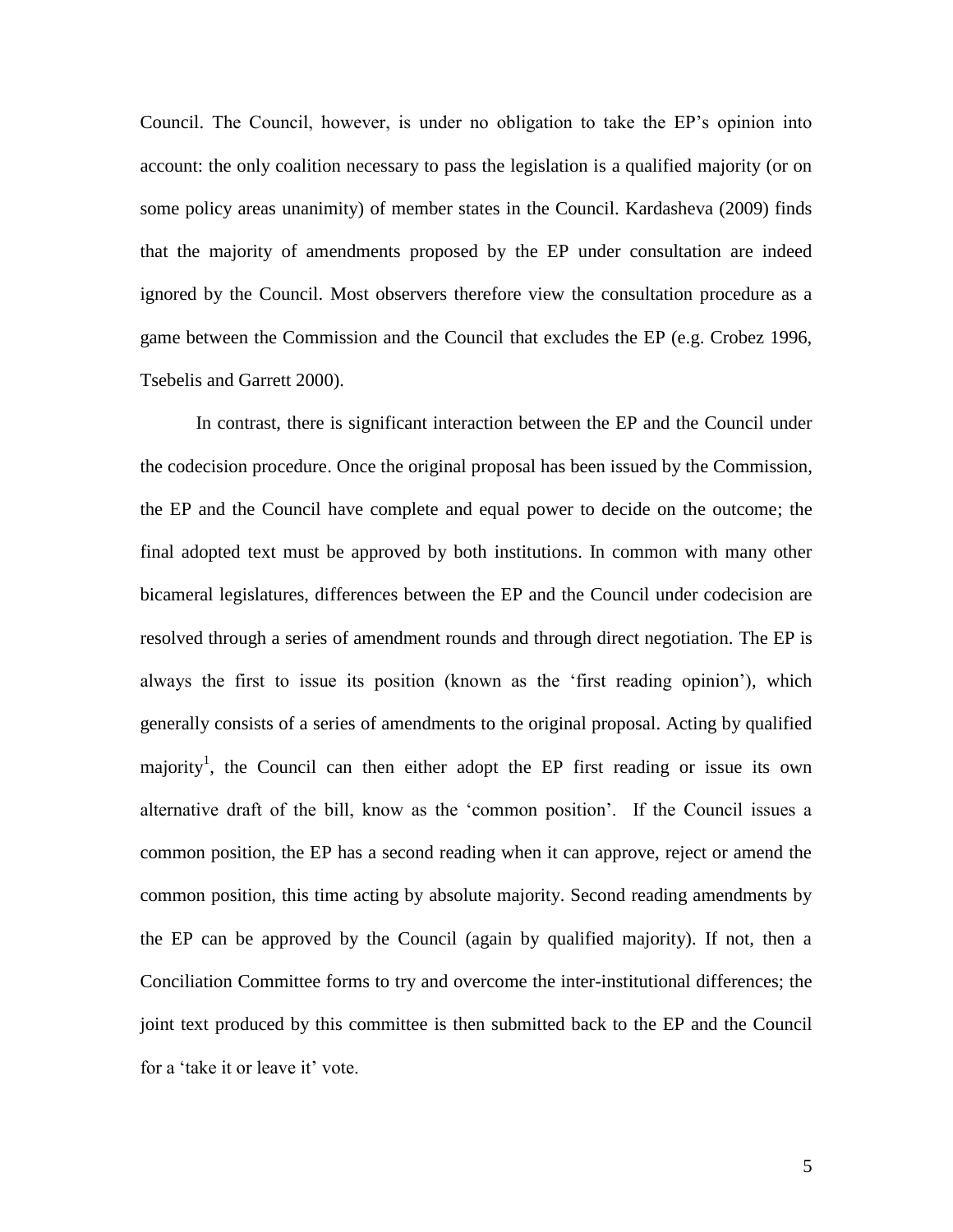Agreements can be reached between the EP and the Council at various stages of the codecision procedure. These agreements are often the result of direct negotiation between both sides. This is always the case for agreements reached in the Conciliation Committee, but it can also occur for agreements at earlier stages. Informal negotiations can take place at various stages of the legislative process in 'trialogue' meetings between key members of each institution (see Farrell and Héritier 2004). These meetings provide actors on either side with important information regarding the range of feasible outcomes. In this way, it becomes possible for decisions to be reached without recourse to the Conciliation Committee. For instance, the EP can adopt amendments in its first reading that are acceptable to a qualified majority in the Council, which in turn passes the legislation. Alternatively, 'early agreements' can occur whereby a text produced in trialogue meetings is submitted to the EP plenary at first reading for approval.

There are therefore significant differences in the relations between the EP and the Council under these two legislative procedures. As the EP is largely sidelined under the consultation procedure, the impact of inter-institutional factors on internal political processes is likely to be relatively limited and coalition formation in the EP can be assumed to approximate a 'unicameral' situation<sup>2</sup>. For codecision dossiers, ultimately a coalition must form that includes majorities in both institutions if legislation is to be adopted. Final coalitions that form to pass legislation under codecision can therefore be described as bicameral coalitions. It should be stressed that not all coalitions that form in the EP under codecision can be described in this way. For instance, when the process continues into the second or third readings, the decision reached by the coalition that formed in the EP at the first reading was clearly not supported by a qualified majority in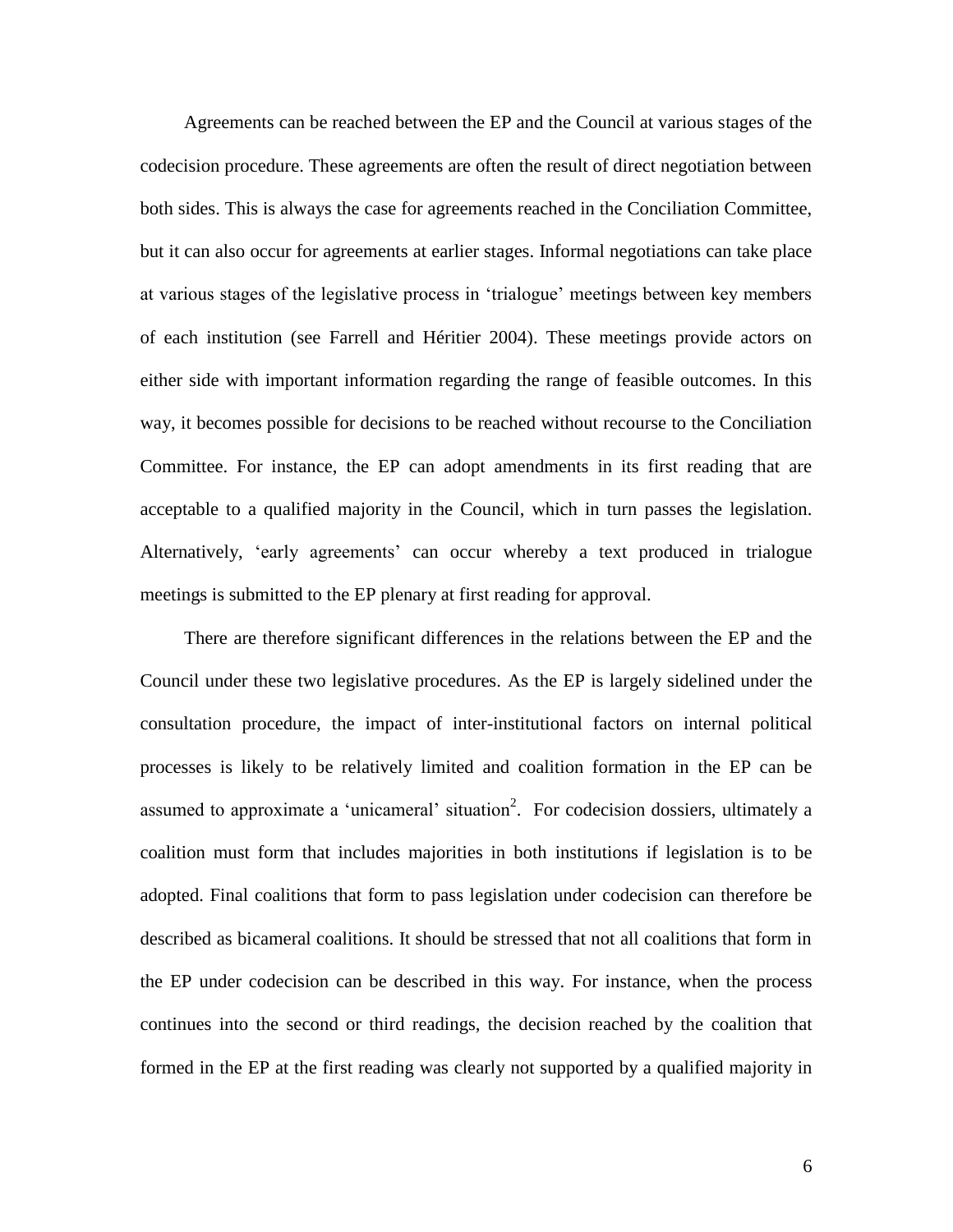the Council. In recent years, there has been a growing tendency for agreements to be reached at an early stage (European Parliament, 2008, Part B), so it is increasingly the case that the only coalitions that form in the EP under the codecision procedure are those that form an agreement with the Council. Under the period examined in this paper (1999- 2004), it was more common for codecision proposals to undergo several readings prior to adoption.

Three categories of EP coalitions can therefore be distinguished: coalitions that form under the consultation procedure, where the effect of inter-institutional relations is assumed to be small; preliminary coalitions that form under the codecision procedure that are not associated with an agreement with the Council; and final coalitions that form under the codecision procedure that are part of a joint (bicameral) majority. To the extent that bicameral decision making affects coalition patterns, these effects should be observed when comparing final coalitions under the codecision procedure with coalitions that form under the consultation procedure. The other category, preliminary codecision coalitions, is less clear-cut: there may have been considerable interaction between the institutions prior to the formation of the coalition, but a joint majority was not found in favour of any position. The next section develops expectations regarding how changes in inter-institutional relations influence which coalitions form in the EP.

#### **Coalition formation in the EP under unicameralism and bicameralism**

*Unicameral coalition formation*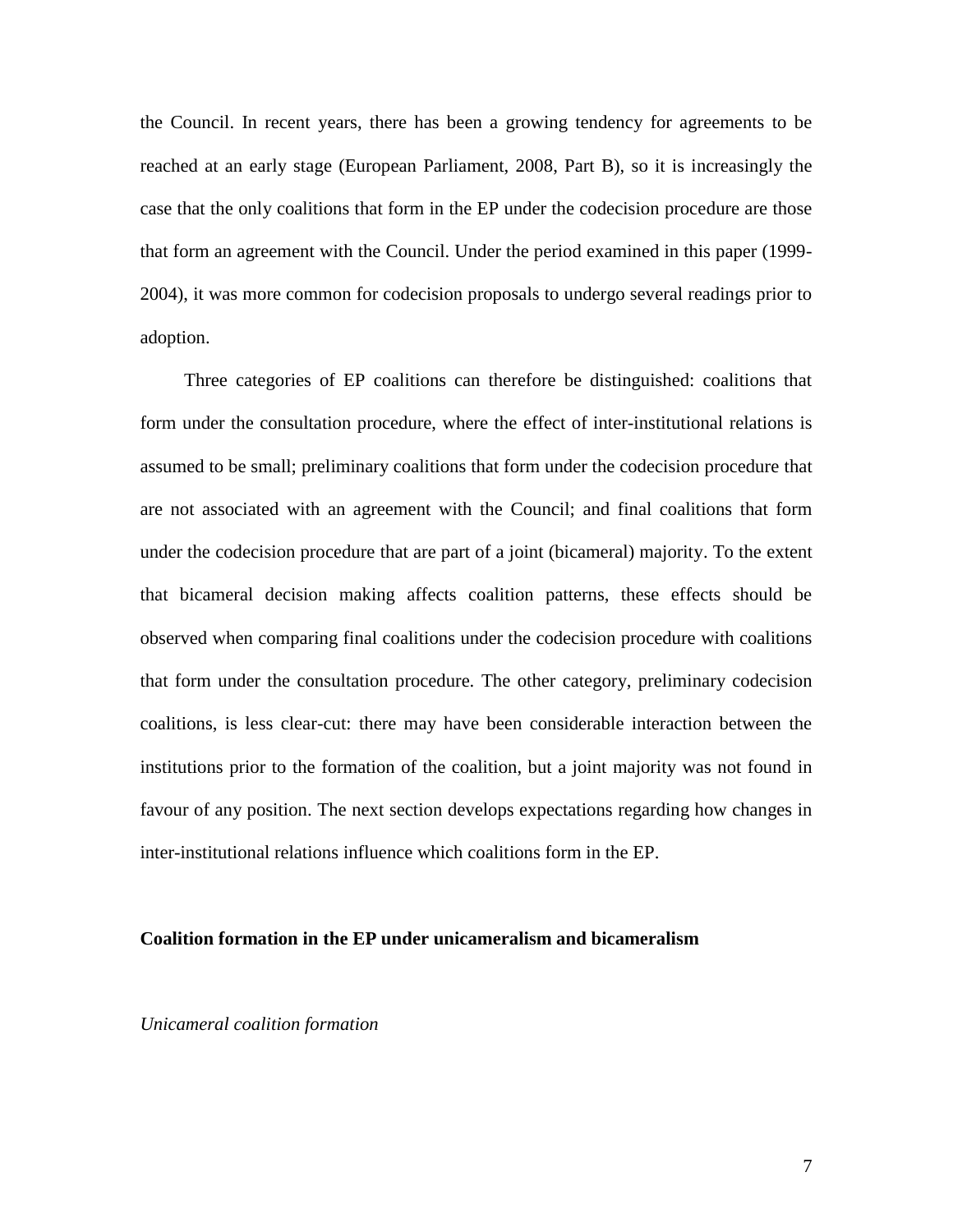Models of legislative coalition formation have emphasised the importance of party size and ideology (c.f. Martin and Stevenson  $2001$ )<sup>3</sup>. Assuming that parties are motivated primarily by a desire to reap the rewards of government office, Riker (1962) posited that 'minimal winning' coalitions (i.e. coalitions that do not contain any parties that are not essential to reaching the majority threshold) should form. However, in legislatures such as the EP that do not form a government, there are no spoils of office at stake in coalition formation. Rather, parties are competing over policy alternatives and the most important consideration is the policy preferences of the parties. Axelrod (1970) argued that for policy-motivated parties, only coalitions that are 'connected' in terms of their position on the main ideological dimension will form. To form a majority, connected coalitions must include the party with the median legislator on this dimension (Black 1958, Laver and Schofield 1990: 111). However, in complex (multi-dimensional) decision making scenarios, there is no equivalent of the median legislator or median party. There are typically several alternatives preferred to the status quo by different majorities; and it may be possible to construct a majority coalition among policy-driven parties to defeat any alternative (see McKelvey 1976).

Contestation among legislative actors in the EU is generally thought to take place along two dimensions: the socio-economic left-right dimension, and a dimension capturing differences over the desired level of EU integration (Marks and Steenbergen 2002; Hix 1999). These dimensions of conflict reflect the central policy concerns of the EU, which include the deepening of integration and harmonisation among member states and the regulation of the single market. In most decision-making situations in the EU, both of these issues tend to be at stake: legislative proposals, for example, typically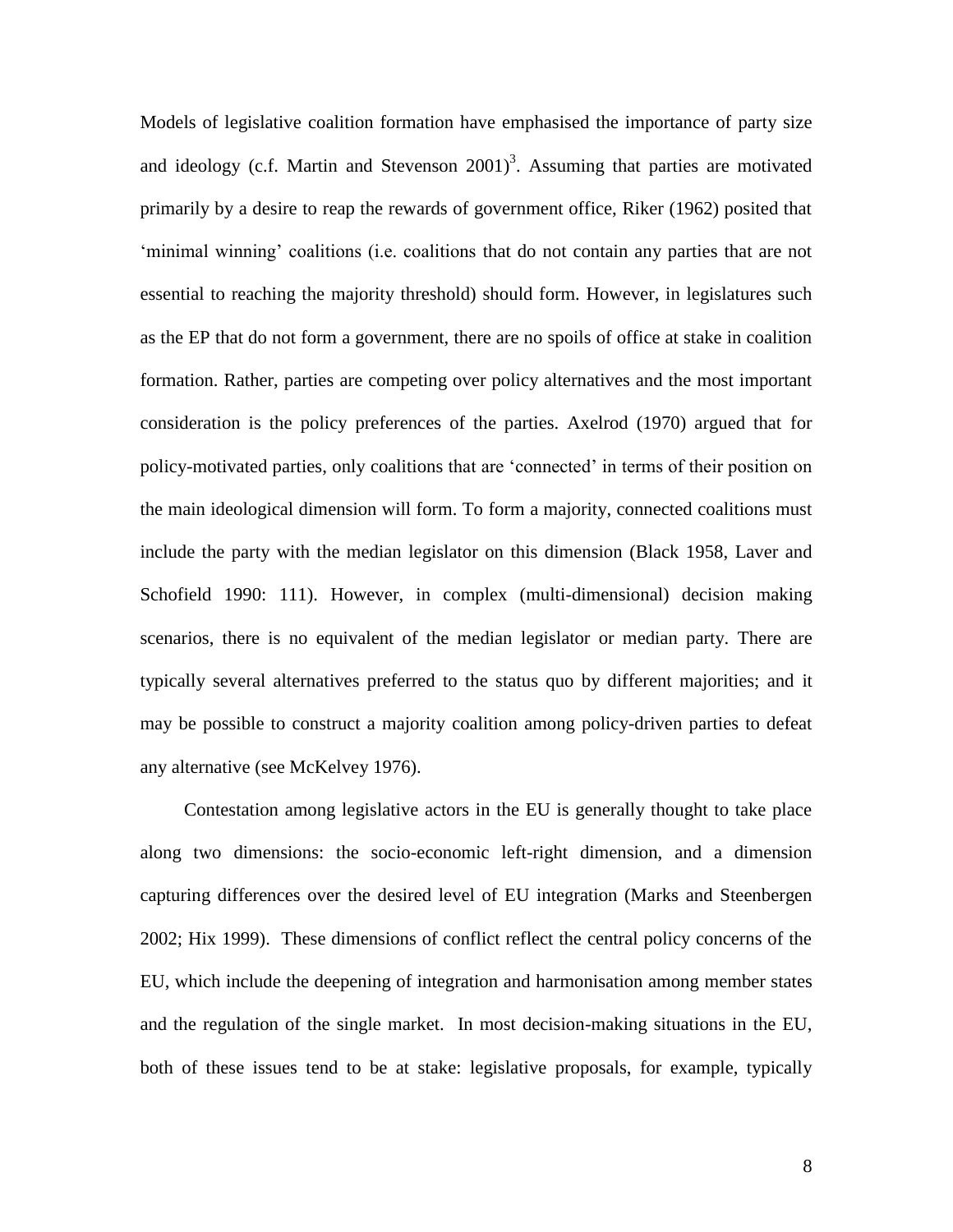generate differences over both the scope of the legislation (an EU integration issue) and the content of the legislation (typically a left-right issue) (see Marks and Steenbergen 2002). Empirical work shows that both these dimensions, but particularly the left-right dimension, are important in shaping contestation between the party groups in the EP (Hix *et al.* 2007: 180).

Table 1 shows the number of MEPs in each party group following the 1999 elections, the period on which this paper focuses. The total number of MEPs was 626. The ordering of the party groups in this table (with the exception of the nonattached/independent MEPs) is left to right, according to the estimates of the McElroy and Benoit (2007) expert survey of party group positions. On the integration dimension, the main parties of the centre-left and centre-right, including EPP, PES, ALDE and also GRN, are all relatively pro-integration. Only the smaller parties on the left (EUL) and the right (UEN, EDD) are more euro-sceptic.

| Table 1. Membership of the European Farmanient, 1777-2004, by party group |             |  |  |  |  |  |
|---------------------------------------------------------------------------|-------------|--|--|--|--|--|
| Party Group                                                               | Seats       |  |  |  |  |  |
| EUL (European United Left)                                                | 42 (6.7%)   |  |  |  |  |  |
| GRN (European Federation of Green Parties & European Free Alliance)       | 48 (7.6%)   |  |  |  |  |  |
| PES (Party of European Socialists)                                        | 180 (28.7%) |  |  |  |  |  |
| ALDE (Alliance of Liberals and Democrats for Europe) <sup>1</sup>         | 50 (7.9%)   |  |  |  |  |  |
| EPP (European People's Party)                                             | 233 (37.2%) |  |  |  |  |  |
| UEN (Union for a Europe of Nations)                                       | 31 (4.9%)   |  |  |  |  |  |
| EDD (Europe of Democracy and Diversity                                    | $16(2.5\%)$ |  |  |  |  |  |
| Non-attached/independent                                                  | $26(4.1\%)$ |  |  |  |  |  |
| Total                                                                     | 626 (100%)  |  |  |  |  |  |

**Table 1. Membership of the European Parliament, 1999-2004, by party group**

<sup>1</sup> This group was known as ELDR (European Liberal Democrat and Reform Party) at the time.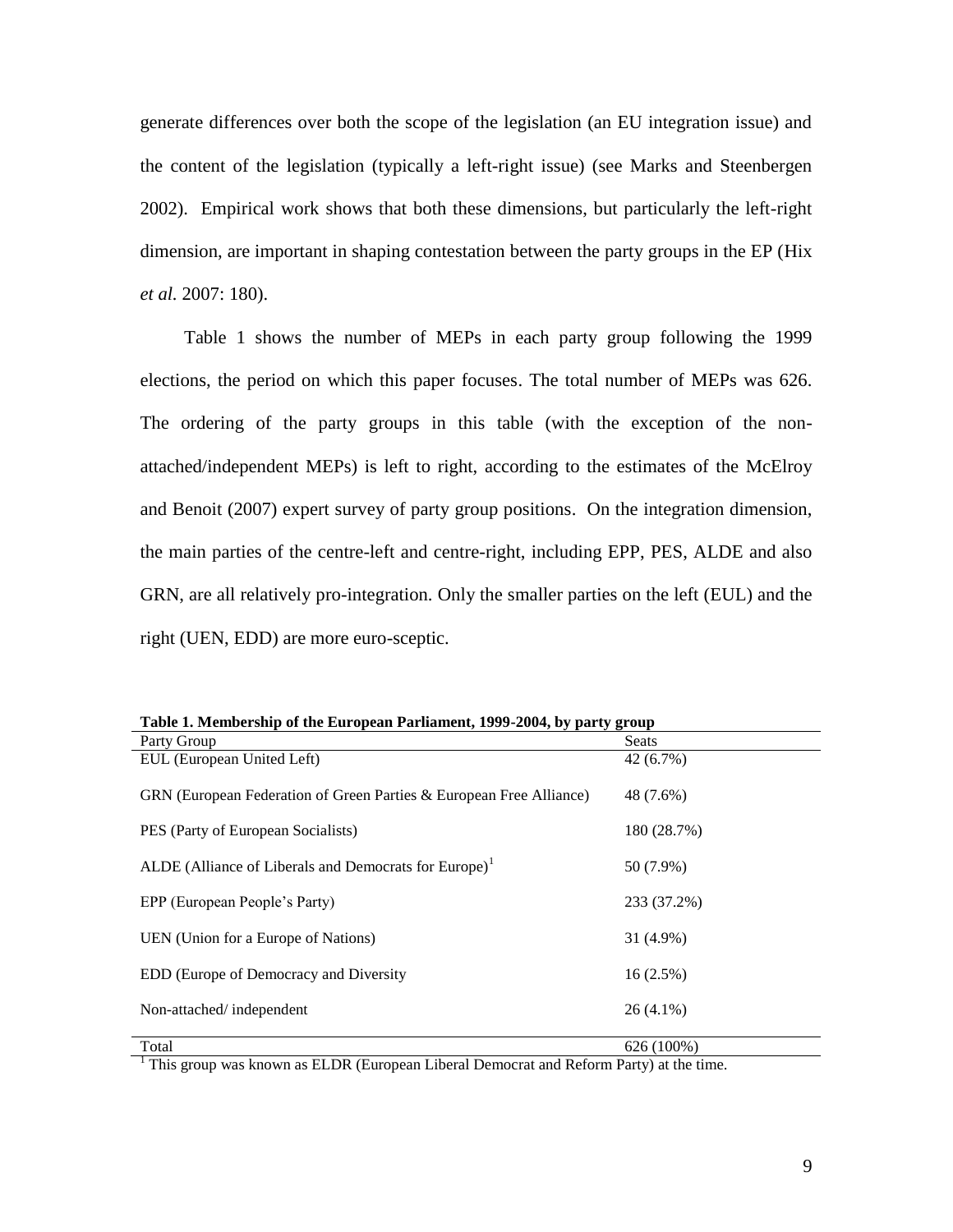On decisions where the only dimension of conflict is left-right, it can be expected that the median party on this dimension will be pivotal to coalition formation in the EP. However, when decision-making in the EP involves more than one dimension of conflict (for instance, when there are also divisions between and within party groups on the integration dimension), this might upset any equilibrium and allow for coalitions to form that do not include the median party group on the left-right dimension. Indeed, evidence from voting records suggests that coalition formation in the EP is subject to considerable variation, particularly in recent years. For instance, Hix *et al* (2007, 119) examine recorded votes to determine the frequency with which each party was a member of the winning coalition. During the  $5<sup>th</sup>$  parliamentary term (1999-2004), all groups were found to be on the winning side at least 40% of the time and no group was on the winning side more than 63% of the time. Even within particular policy areas, significant variation occurs in coalition formation<sup>4</sup>. This variation is consistent with the view that multiple majority coalitions are feasible in the EP in any given situation and that coalition formation is subject to instability.

## *Bicameral coalition formation*

Bicameralism has often been championed as a solution to the instability problem in majority rule, and may make coalition formation more predictable in the EP. For Riker (1992: 111), bicameralism is desirable because it reduces voting cycles by making changes to the status quo more difficult. This can be shown graphically using a spatial representation of legislators' ideal points, under the standard assumption of Euclidean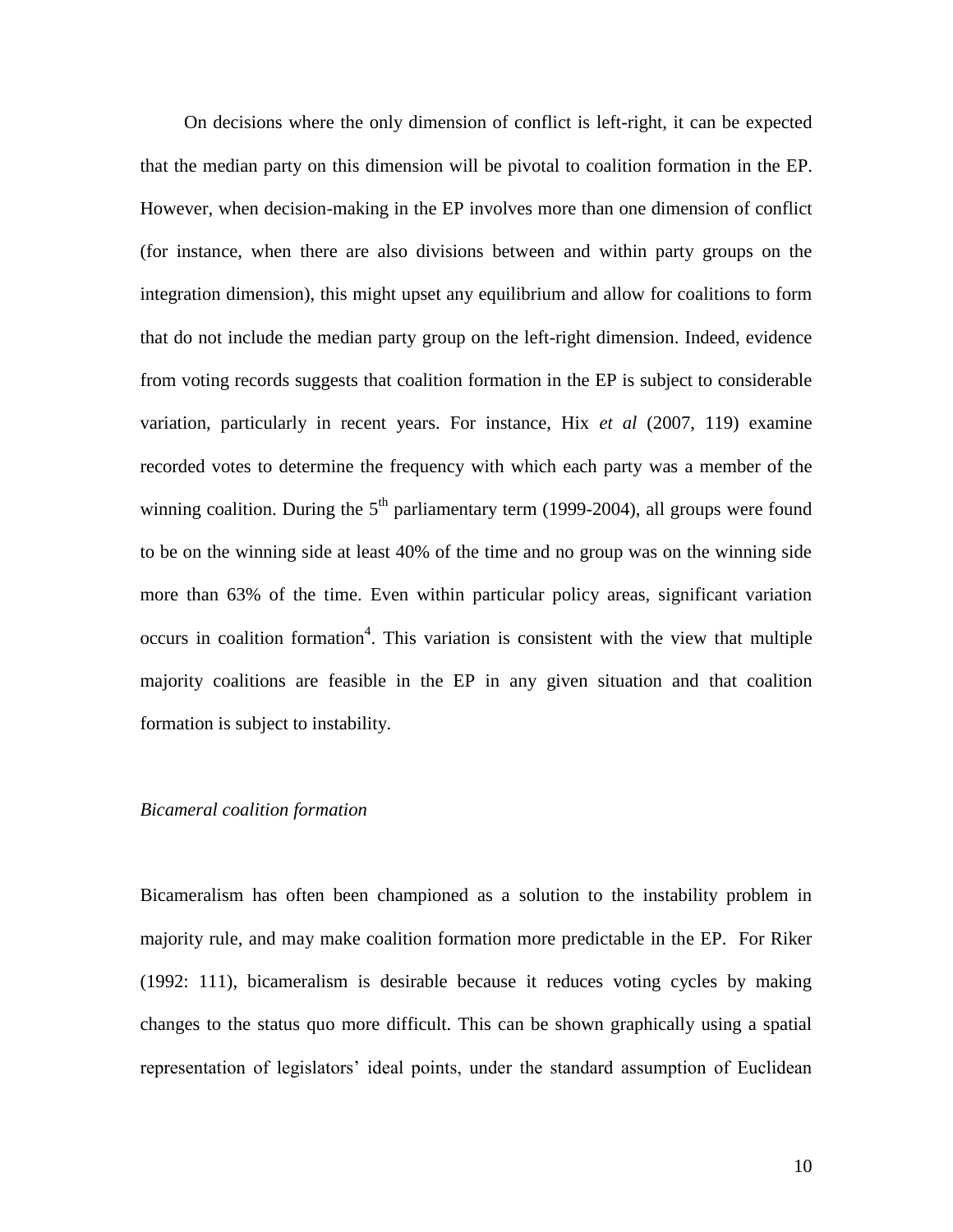preferences. Figure 1 shows the indifference curves (i.e. the set of points preferred to the status quo (SQ)) of 7 actors:  $P_1$  to  $P_3$  in the European Parliament and  $C_1$  to  $C_4$  in the Council ( $P_2$  and  $C_2$  occupy the same position in this illustration). These actors can be viewed as political parties and member state governments.



**Figure 1. Winset of the status quo under unicameralism and bicameralism.** Chamber P decides by simple majority  $(2/3)$ ; chamber C decides by qualified majority  $(3/4)$ . The winset of the status quo for Chamber E is denoted by single- and cross-hatched areas; the winset of the status quo for both chambers deciding together is indicated by the cross-hatched area.

Assume for the moment any combination of two of these parties in the EP is enough to reach the majority threshold, while in the Council any combination of 3 out of 4 member states can reach the majority threshold. This illustration provides a way to see how coalition formation differs under unicameralism and bicameralism. The points preferred to the status quo by a majority in the EP (the 'winset' of the status quo) are included in the hatched and cross-hatched areas. For instance, the coalition  $(P_1, P_3)$  would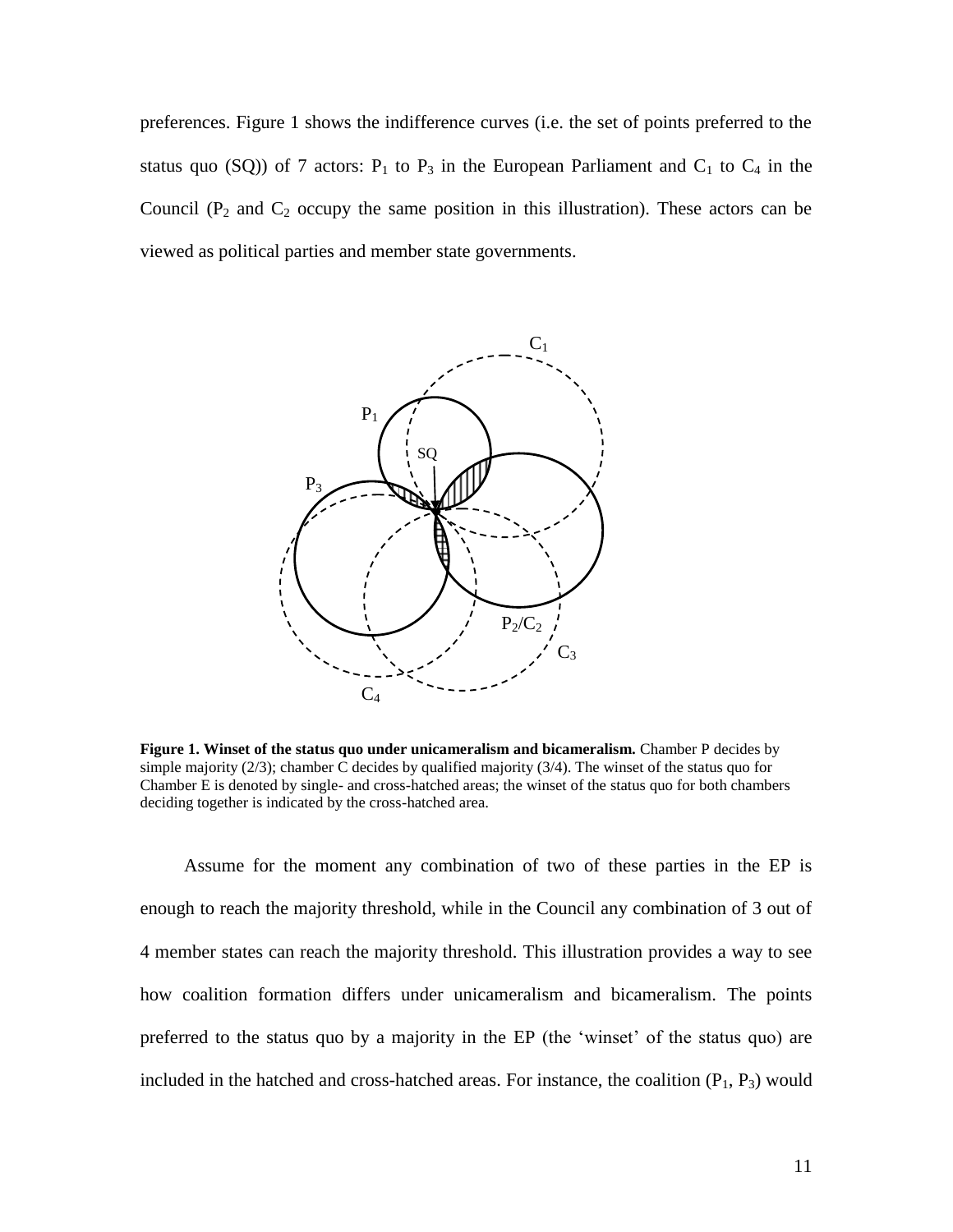favour a move to any of the points contained hatched area to the left of the status quo. Indeed, if the EP was deciding alone, any combination of two parties could form a coalition to change the status quo. The points preferred to the status quo by majorities in *both* chambers are given by the cross-hatched area below the status quo. This time, only one coalition  $(P_3, P_2, C_3, C_2, C_4)$  favours a move away from the status quo.

Generally, unless both institutions have exactly overlapping preferences, fewer alternatives are preferred to the status quo by majorities in both institutions than by a majority in one (Tsebelis 2002: 141). A greater number of possible majority coalitions are therefore expected to exist when the EP decides alone compared to when it decides together with the Council. Furthermore, if the party groups and member states tend to take similar positions relative to each other across different issues, then a coalition that is not feasible for one decision when the two institutions decide together will also be unfeasible for many other decisions when they decide together. This implies that coalition formation in the EP will be more consistent for final decisions under the codecision procedure than it is under the consultation procedure. Keeping in mind that coalitions are revealed through voting behaviour, these considerations lead to the first hypothesis:

*H1: Coalition patterns in the EP are more consistent on final votes under the codecision procedure than on votes under the consultation procedure.*

The first hypothesis does not depend on any assumptions about the positions that EP party groups and member states take relative to each other (only that they have non-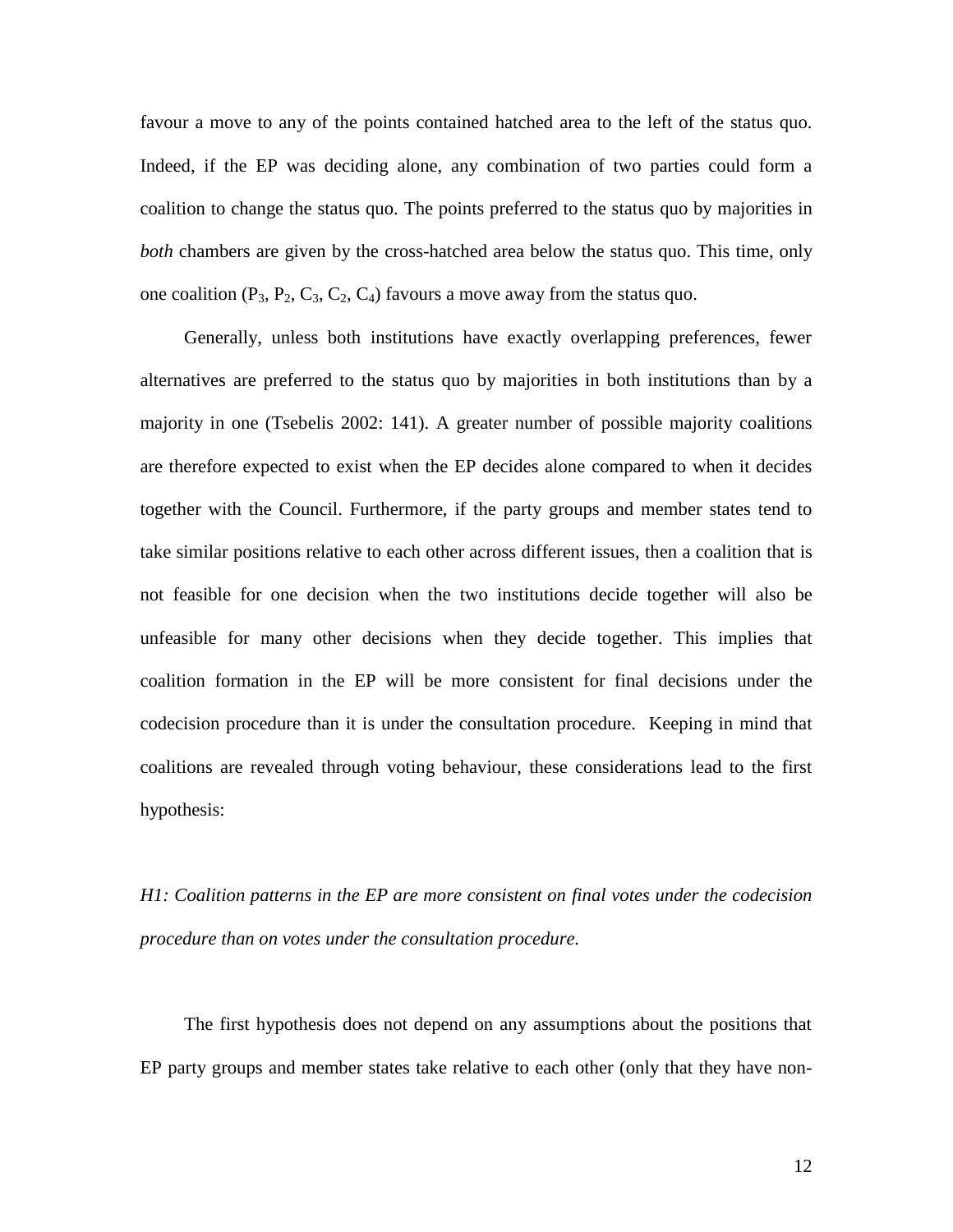identical preferences). However, the literature on EU decision making does point to some clear patterns in this regard, which make it possible to develop more precise expectations about how inter-institutional relations affect coalition formation in the EP. It is generally argued that the main policy differences between the EU institutions arise in relation to the integration question. According to Tsebelis and Garret (2000), the EP can be characterised as a pro-integration outlier relative to the member states, as integration increases the power of supranational institutions relative to the member state governments (see also Sandholtz and Stone Sweet 1998; Hörl *et al* 2005). While there are euro-skeptic parties in the EP, all of the main party groups tend to be broadly in favour of enhancing the power of supranational institutions and increasing the scope of EU competence, while member state governments tend to be more protective of their national sovereignty. On the left-right dimension, institutional interests are less relevant and party composition more important. There is considerable overlap in the party composition of the two chambers; both are dominated by parties on the centre-left and centre-right (Manow and Döring 2008).

Figure 2 provides an illustration of bicameral decision-making when the two chambers have 'separated' preferences on the dimension of integration and overlapping preferences on the left-right dimension. For presentational purposes, the ideal points of the legislative actors are shown, rather than the points they prefer to the status quo. Alternatives that are far from the preferences of actors in both chambers will easily be defeated by large coalitions (just as they would if each chamber decided alone). Alternatives that lie between the two chambers are more difficult to change by a joint majority. In particular, movements along the vertical dimension will be blocked by one of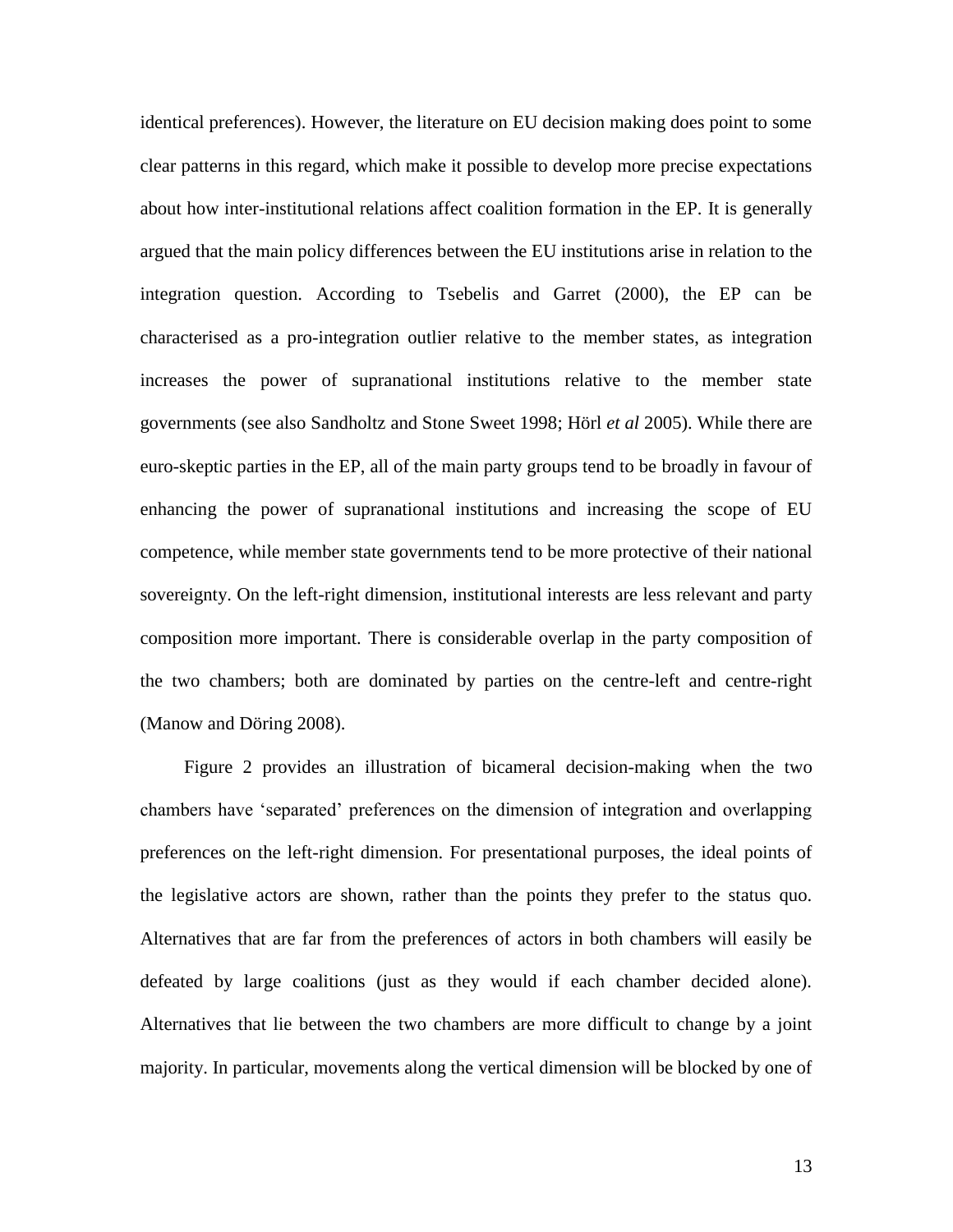the two chambers. For example, if the current proposal (or status quo) in Figure 2 is at the point  $SQ_1$ , then counter proposals that involve movements along the integration dimension will not gain the support of a majority in both institutions. Only movements on the left-right dimension will receive the support of a majority in both chambers. In this case, a coalition of  $(C_2, C_3, C_4, P_2, P_3)$  can agree to alternatives in the hatched area to the right of SQ1, which represents intersection of the indifference curves of these actors.



**Figure 2. Winset of the status quo for two chambers with 'separated' preferences.** Chamber P decides by simple majority (2/3); chamber C decides by qualified majority (3/4).

What is particularly interesting about the decision making situation depicted in Figure 2 is that pivotal actors emerge in each institution. Hammond and Miller (1987) first observed the potential of bicameralism to produce pivotal players in two-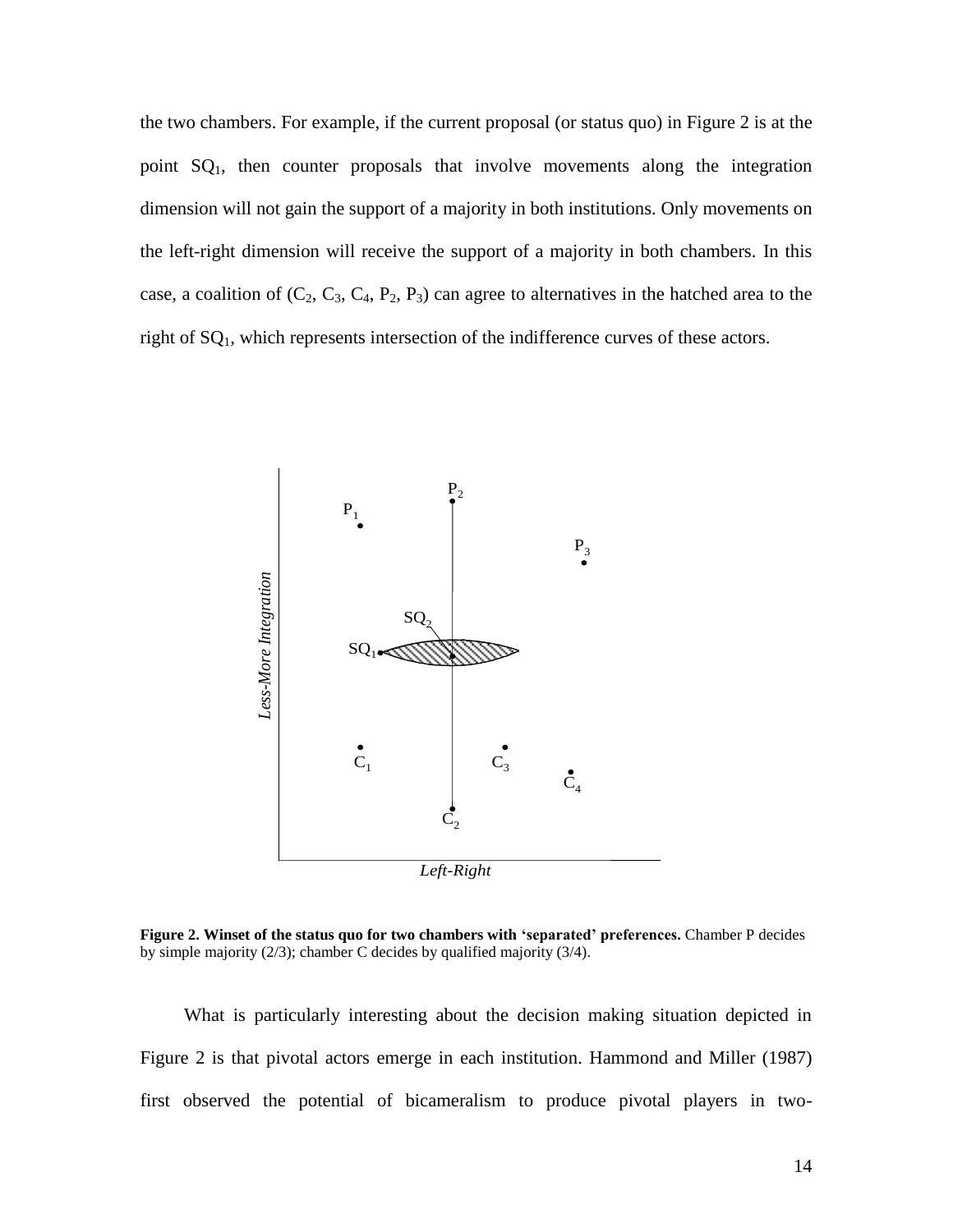dimensional situations when the chambers have separated preferences, even though no pivotal players would exist in a two-dimensional situation under unicameralism (see also Humphreys 2008). Pivotal players emerge because movements are only possible along one dimension. As was previously noted, under simple majority rule movements along one dimension must have the support of the median voter. In the example shown in Figure 2, movements along the left-right dimension must have the support of  $P_2$  in the Parliament. Similarly, in the Council the pivotal actor is  $C_2^5$ . An equilibrium outcome in Figure 2 occurs between the ideal points of these two actors – for instance, at position SQ<sub>2</sub>. Not only does bicameralism reduce the number of feasible coalitions, but when the chambers are separated on one dimension the only feasible coalitions are those that contain the median party on the dimension on which the preferences of the chambers overlap.

If the positions of actors are similar to that describe in Figure 2, any bicameral coalition that forms to defeat the status quo can therefore be expected to contain the median party in the EP on the left-right dimension. Movements on the integration dimension, in contrast, will not be determined by the process of coalition formation. Rather, the bicameral coalition that forms to change the status quo must decide by way of bargaining amongst its members where exactly on the integration dimension the outcome will lie<sup>6</sup>. These considerations lead to the second hypothesis:

*H2: The median party in the EP on the left-right dimension is more likely to be a part of the winning coalition on final votes under the codecision procedure than on votes under the consultation procedure.*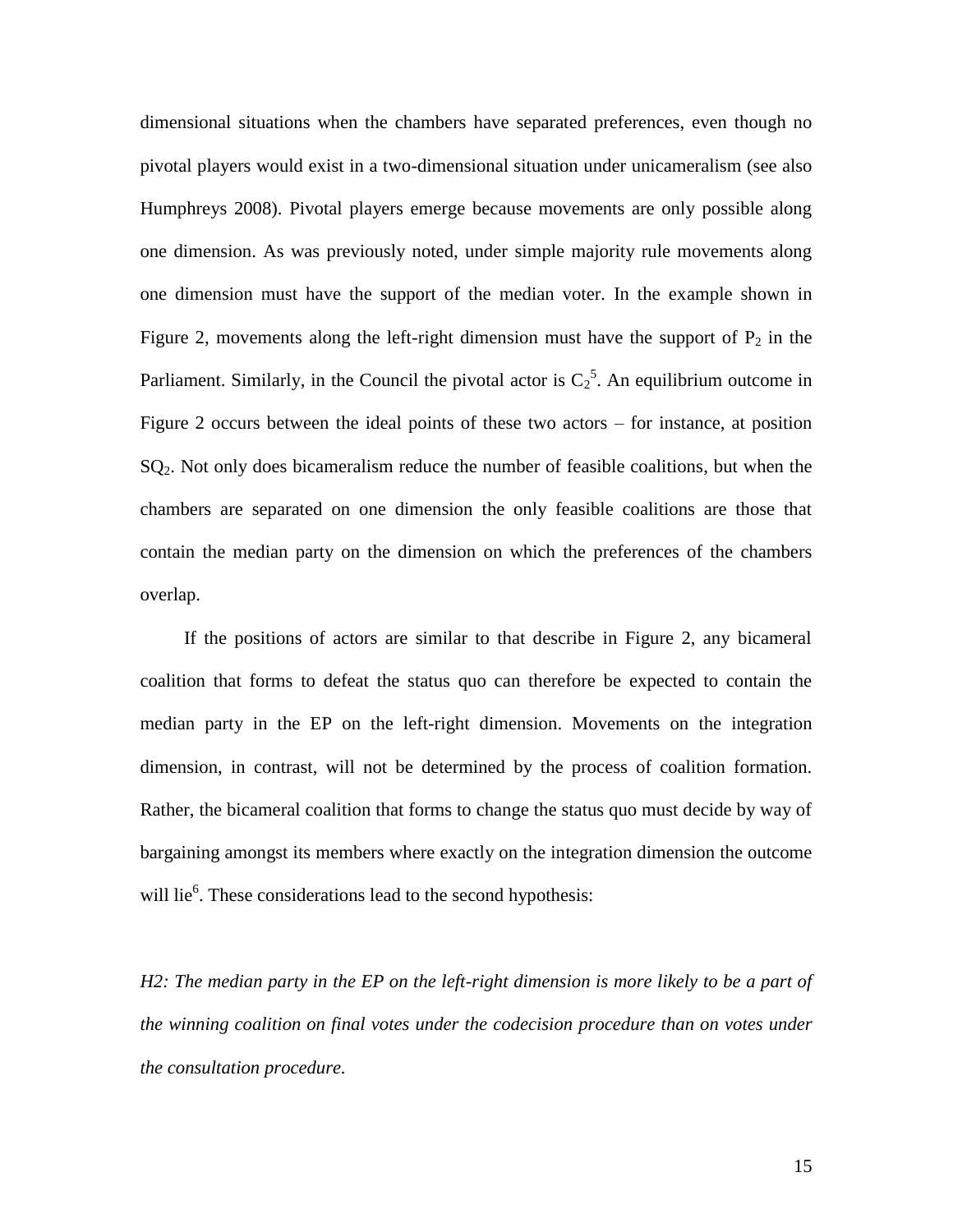#### **Data and measurement**

The hypotheses are tested using roll-call data from the EP collected by Hix *et al* (2007). Roll-calls are taken in the EP at the request of a party group or a group of MEPs, and tend to take place for roughly one-third of all votes. While it is possible that roll-calls are requested for strategic reasons, for example to demonstrate group cohesion or to embarrass opponents (see Carrubba *et al.* 2006), there is unlikely to be a bias in terms of coalition patterns or the frequency with which each group is on the winning side. The analysis is restricted to votes from the  $5<sup>th</sup>$  EP parliamentary term (1999-2004). This represents the first term in which the present version of the codecision procedure has been used. The implications of this choice are discussed in the conclusion.

The focus is on votes coming under the codecision and consultation procedures. Only first reading votes are examined. On these votes, the EP is responding to the initial proposal from the Commission with a series of amendments. By examining the subsequent action of the Council, it is possible to establish whether or not the coalitions that formed in the EP were associated with the final decision under the codecision procedure. If the Council adopts the EP version of the bill, then the majority that formed in the EP was clearly supported by a qualified majority in the Council<sup>7</sup>. If the Council instigates a second round by sending a new version back to the EP, then the coalition that formed in the EP at the first reading was not part of a joint majority with the Council.

Second and third reading votes are not included in the analysis for a number of reasons. First, the requirement for an absolute majority in the EP at the second reading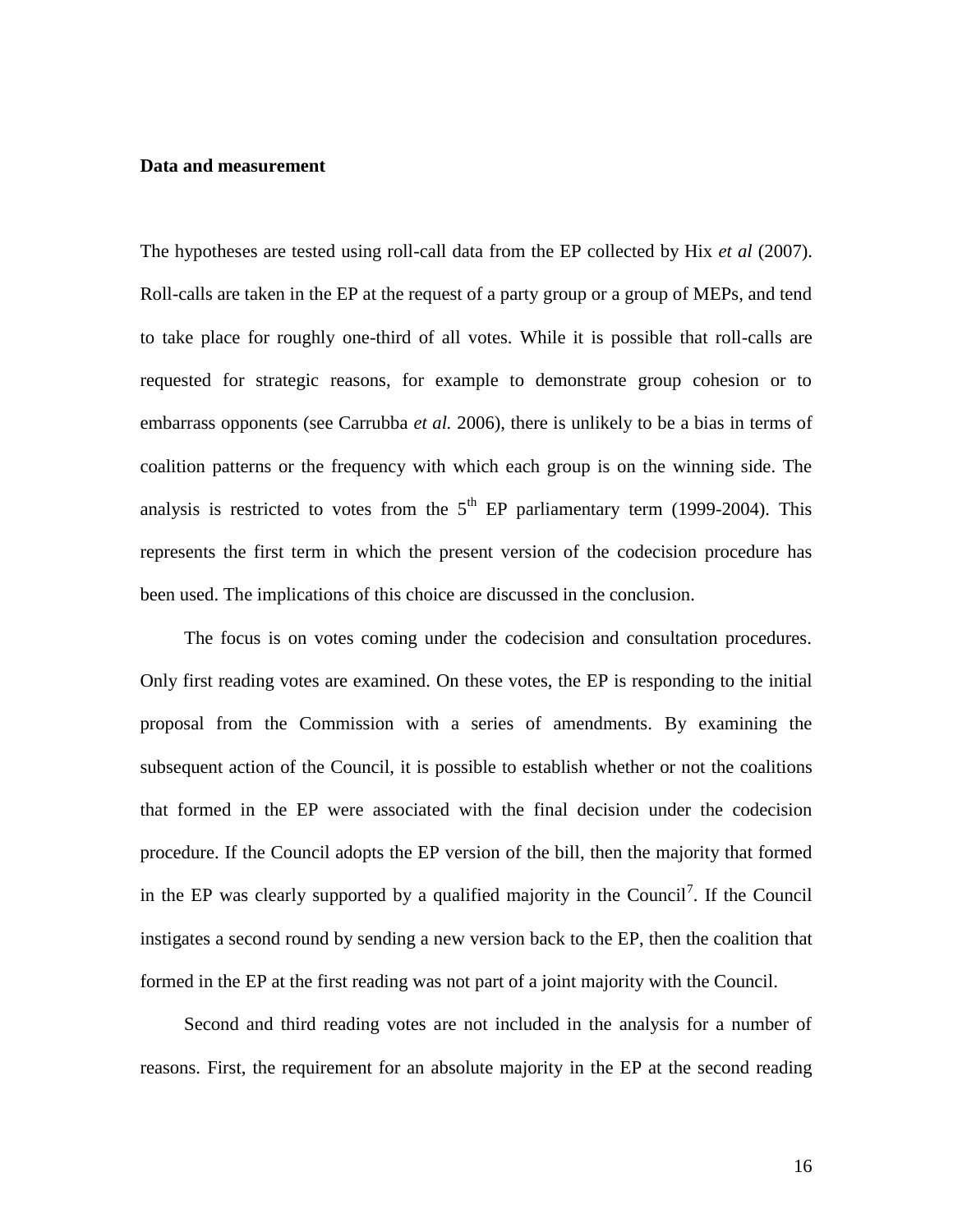will in itself affect coalition formation, so it is easier to detect the effects of bicameral decision making when focusing on first reading votes. Furthermore, second reading votes in the EP are a direct response to the Council common position. This means that all coalitions that form in the EP in favour of amendments at the second reading are opposed to some aspect of the Council position. When a majority in the EP accepts the Council position, however, there are generally no amendments adopted, and consequently few recorded votes. For third readings, amendments are not tabled in the EP, so there are very few recorded votes available from this stage. Votes on proposals that were later withdrawn are also excluded from the analysis, as on these votes it is not possible to determine whether or not there was a joint majority with the Council (i.e., whether both the EP and the Council agreed to the withdrawal, or one or other institution exercised its veto).

Several votes can be recorded in relation to any given proposal. There are a total of 1,498 votes available for analysis, related to 346 legislative proposals. The hypotheses imply that coalitions in the EP will be different depending on whether or not they are associated with a final decision under codecision. In line with the threefold classification developed earlier, votes are divided into the following categories: votes coming under the consultation procedure; votes coming under the codecision procedure that are not associated the final outcome; and final votes coming under the codecision procedure which are associated with the outcome. Table 2 gives a breakdown of the votes and proposals in the dataset according to these three categories.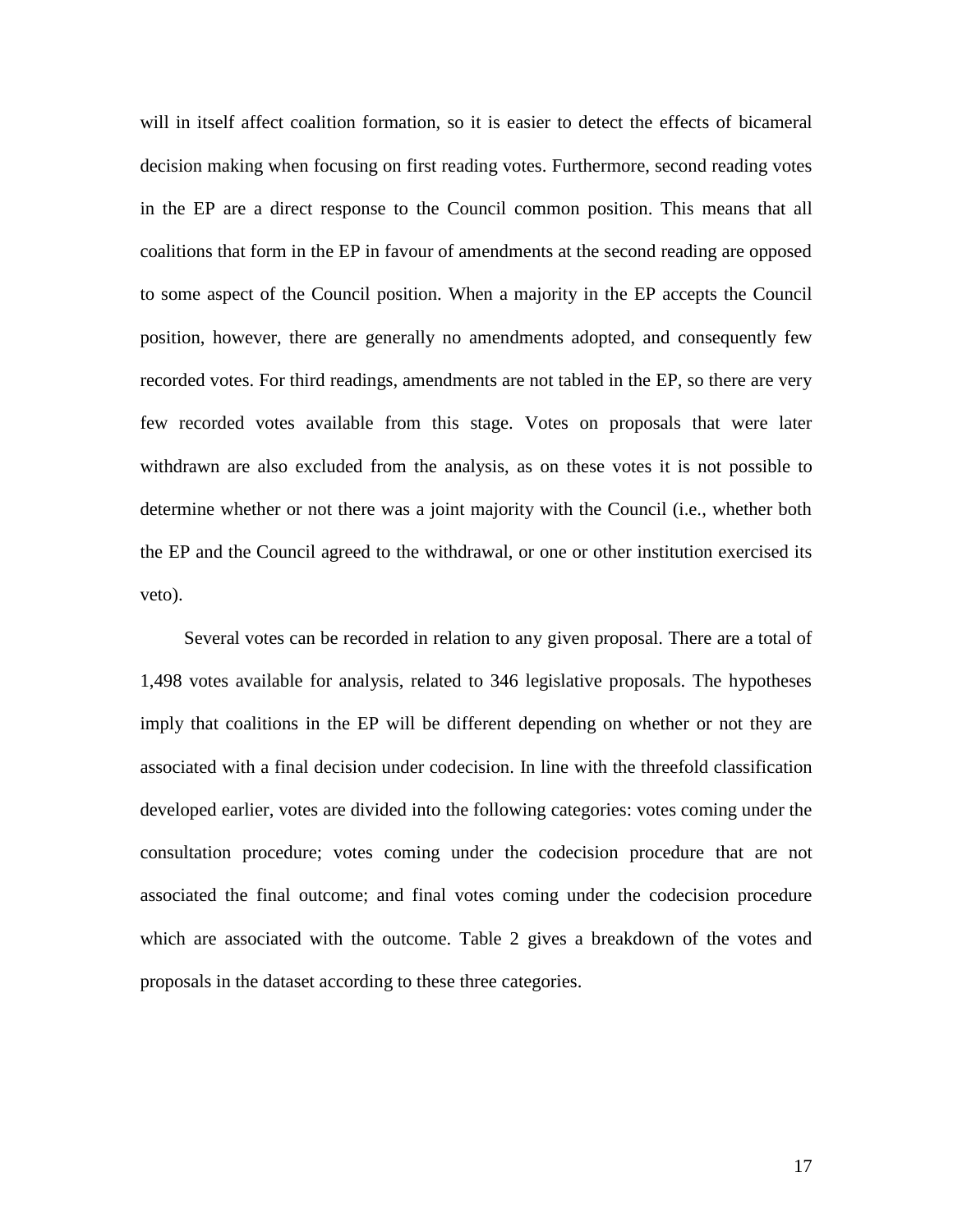|           | Consultation | Codecision<br>(Not final) | Codecision<br>(Final) | Total |
|-----------|--------------|---------------------------|-----------------------|-------|
| Proposals | 187          | 127                       | 32                    | 346   |
| Votes     | 699          | 704                       | 95                    | 1498  |

**Table 2. Selection of legislative proposals and votes.** 

The first hypothesis implies that coalition patterns in the EP on final votes under codecision will be more consistent than coalition patterns on votes under the consultation procedure. To study patterns of coalition formation, it is first necessary to determine the voting position of each party group. While groups are generally quite cohesive when it comes to recorded votes, they are not unitary actors. For the purposes of this analysis, the position of a group on any given vote is taken as the position of the majority of its MEPs, excluding those absent or abstaining. For instance, if 40% of a particular group vote yes, 15% vote no, 15% abstain and the remaining 30% are absent, that party is recorded as taking a 'yes' position.

There are a large number of potential coalitions of various sizes among the seven party groups. The simplest way to analyse patterns of coalition formation is to look at the voting behaviour of each pair of parties. As there are 21 pairs among the EP party groups, and each pair can be examined for each vote, there are a total of  $21 \times 1,498 = 31,458$ observations for this analysis (14,679 observations for votes under the consultation procedure, 14,784 observations for votes not associated with final decisions under codecision, and 1,995 observations for final codecision votes).

The variable 'Party Pairs' identifies the 21 different pairs of party groups. The dependent variable in testing the first hypothesis is the dichotomous variable 'Coalition', which indicates for each observation whether or not the pair of parties referred to in the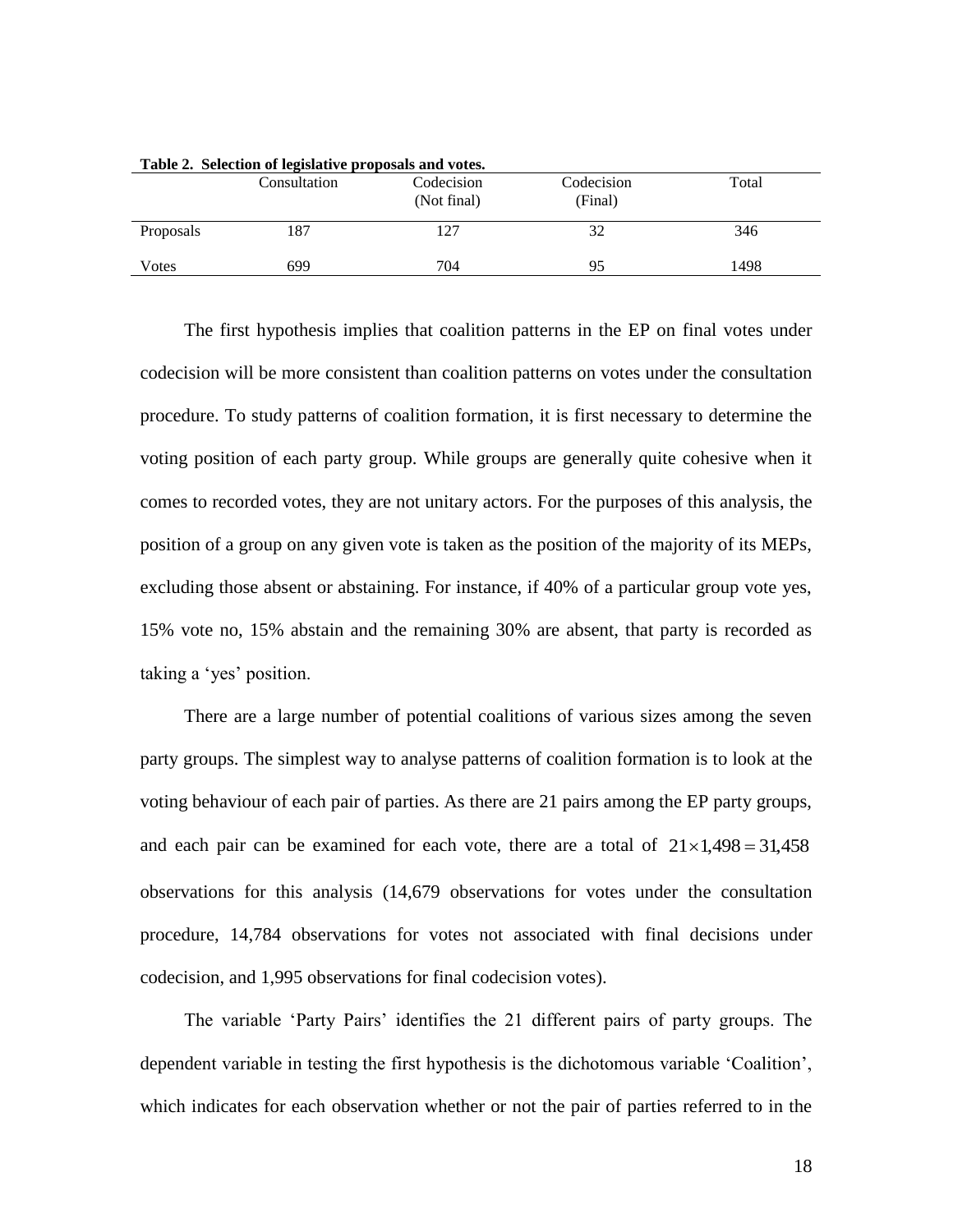case voted together. If coalition patterns are consistent across votes (i.e. some parties nearly always vote together while other parties rarely vote together), then the value on the dependent variable will be strongly related to the variable 'Party Pairs'. If the patterns of coalition behaviour are not consistent, the relationship between these two variables will be weak. It is expected that the relationship between these two variables will be stronger for the category of votes associated with final decisions under codecision than for votes under consultation.

The second hypothesis concerns the distributional aspects of bicameral decision making. Specifically, it is expected that bicameral agreements will generally require the support of the median party on the left-right dimension. Of course, the median party in the EP on the left-right dimension is likely to be an important player in forming winning coalitions even when agreements are not reached with the Council; however, it is expected that this party will be even more likely to be part of the majority on votes associated with final decisions under codecision. Most commentators agree that the ALDE group occupied the median position on this dimension during this period (e.g. Hix *et al* 2007; McElroy and Benoit 2007). The dichotomous variable 'ALDE membership of winning coalition' indicates for each vote whether or not the ALDE group was on the winning side in the EP.

## **Analysis**

*Consistency of coalition patterns*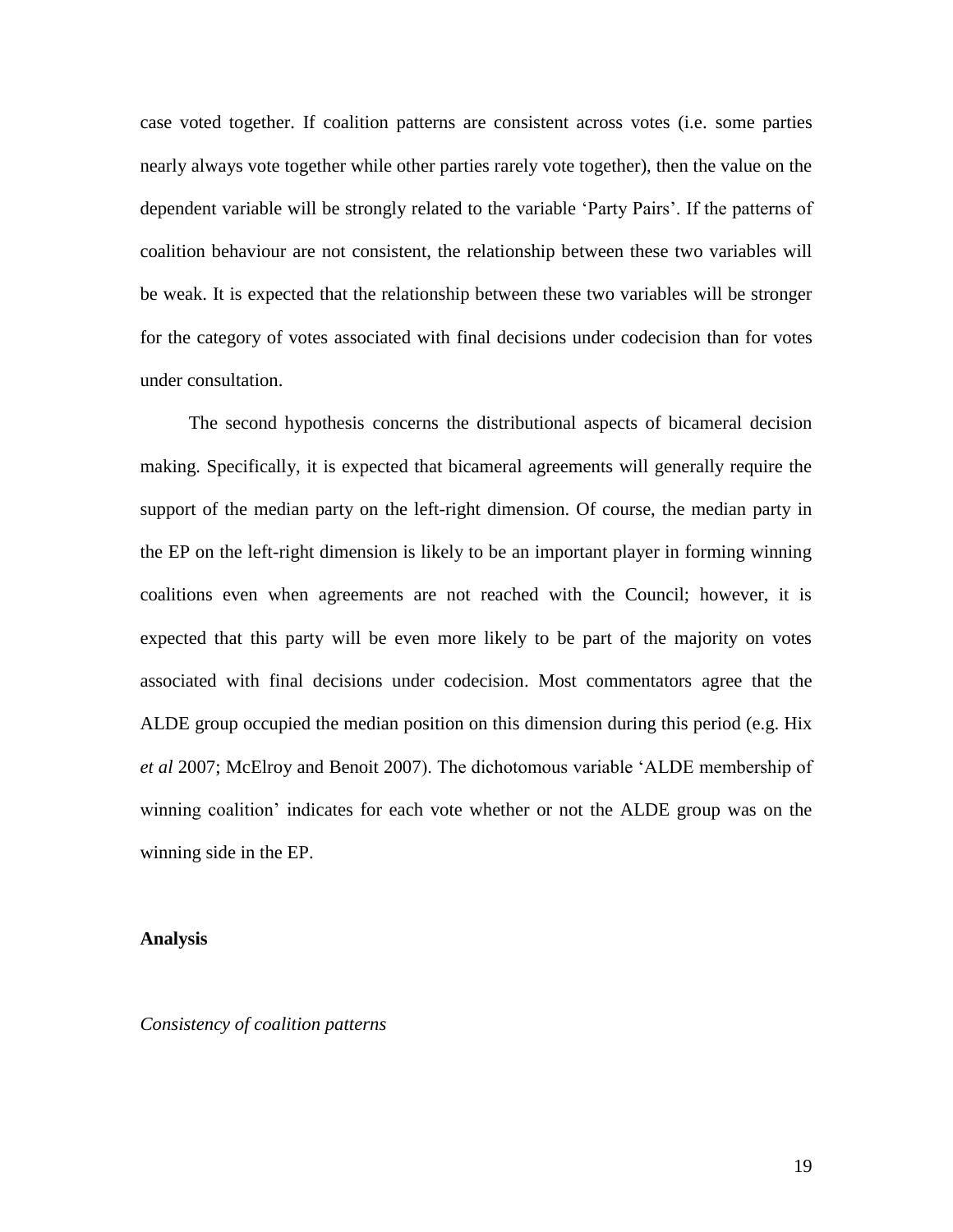Table 3 shows the relationship between the variables 'Coalition' and 'Party Pairs' for each category of votes. Under the consultation procedure, the most common voting alliance was between the EUL and PES parties, who voted together on 534 out of the 699 votes or 76% of the time; while the least common voting alliance was between EUL and UEN, who voted together 42% of the time. For votes under the codecision procedure that are not associated with final decisions, the most common voting partnership was EUL and GRN (84%) and the least common was EUL and UEN (45%). For final codecision votes, the most and least common voting partnerships were EUL-GRN (92%) and EUL-EPP (29%).

Cramer's V, a measure of association for categorical variables ranging from 0 to 1, is used to measure the strength of the relationship between these two variables. This measure is based on a comparison of the observed frequency of coalition formation for each pair of parties with the frequency that would be expected by chance. Cramer's V would take on a value of 0 if all pairs of parties were equally likely to vote together; and would move towards 1 as the differences between the different pairs of parties increased. For the votes under the consultation procedure, Cramer's V has a value of 0.23, indicating a moderate relationship between the variables. For votes under the codecision procedure that are not associated with final decisions, the strength of the relationship is roughly the same (Cramer's  $V=0.22$ ). In contrast, the relationship is noticeably stronger for final codecision votes (Cramer's  $V=0.35$ ). The differences across these three categories of votes provides support for the first hypothesis, as coalitions followed more consistent patterns on votes associated with final decisions under codecision.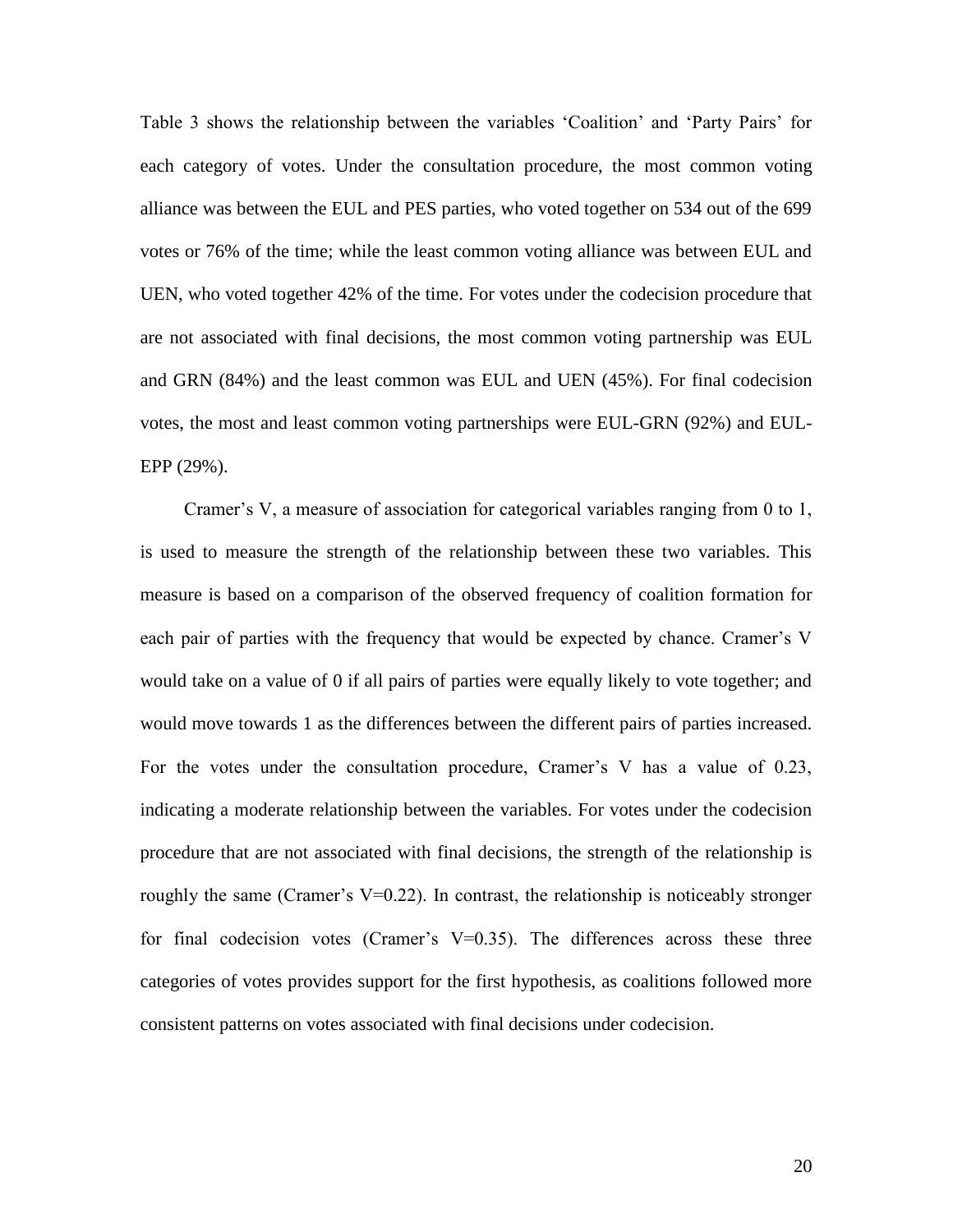| voie categoi y. | Consultation |           | Codecision<br>(Not final) |           |       | Codecision<br>(Final) |          |          |           |
|-----------------|--------------|-----------|---------------------------|-----------|-------|-----------------------|----------|----------|-----------|
|                 |              | Coalition |                           | Coalition |       | Coalition             |          |          |           |
| Party pairs     | No           | Yes       | Total                     | No        | Yes   | Total                 | No       | Yes      | Total     |
| EUL/GRN         | 166          | 533       | 699                       | 115       | 589   | 704                   | 8        | 87       | 95        |
|                 | (24%)        | (76%)     | $(100\%)$                 | (16%)     | (84%) | $(100\%)$             | (8%)     | (92%)    | $(100\%)$ |
| <b>EUL/PES</b>  | 165          | 534       | 699                       | 179       | 525   | 704                   | 23       | 72       | 95        |
|                 | (24%)        | (76%)     | $(100\%)$                 | (25%)     | (55%) | $(100\%)$             | (24%)    | (76%)    | $(100\%)$ |
| <b>EUL/ALDE</b> | 209          | 490       | 699                       | 316       | 388   | 704                   | 38       | 57       | 95        |
|                 | (30%)        | (70%)     | $(100\%)$                 | (45%)     | (55%) | $(100\%)$             | $(40\%)$ | (60%)    | $(100\%)$ |
| <b>EUL/EPP</b>  | 388          | 361       | 699                       | 415       | 289   | 704                   | 69       | 26       | 95        |
|                 | (48%)        | (52%)     | $(100\%)$                 | (59%)     | (41%) | $(100\%)$             | (73%)    | (27%)    | $(100\%)$ |
| <b>EUL/UEN</b>  | 404          | 295       | 699                       | 387       | 317   | 704                   | 57       | 38       | 95        |
|                 | (58%)        | (42%)     | $(100\%)$                 | (54%)     | (45%) | $(100\%)$             | (60%)    | $(40\%)$ | $(100\%)$ |
| <b>EUL/EDD</b>  | 339          | 360       | 699                       | 294       | 410   | 704                   | 35       | 60       | 95        |
|                 | (49%)        | (51%)     | $(100\%)$                 | (42%)     | (58%) | $(100\%)$             | (37%)    | (63%)    | $(100\%)$ |
| <b>GRN/PES</b>  | 187          | 512       | 699                       | 168       | 536   | 704                   | 25       | 70       | 95        |
|                 | (28%)        | (73%)     | $(100\%)$                 | (24%)     | (76%) | $(100\%)$             | (26%)    | (74%)    | $(100\%)$ |
| <b>GRN/ALDE</b> | 207          | 492       | 699                       | 283       | 421   | 704                   | 38       | 57       | 95        |
|                 | (30%)        | (70%)     | $(100\%)$                 | (40%)     | (60%) | $(100\%)$             | (40%)    | (60%)    | $(100\%)$ |
| <b>GRN/EPP</b>  | 342          | 357       | 699                       | 384       | 320   | 704                   | 69       | 26       | 95        |
|                 | (49%)        | (51%)     | $(100\%)$                 | (55%)     | (45%) | $(100\%)$             | (73%)    | (27%)    | $(100\%)$ |
| <b>GRN/UEN</b>  | 404          | 295       | 699                       | 380       | 324   | 704                   | 57       | 38       | 95        |
|                 | (58%)        | (42%)     | $(100\%)$                 | (54%)     | (46%) | $(100\%)$             | $(60\%)$ | $(40\%)$ | $(100\%)$ |
| <b>GRN/EDD</b>  | 339          | 360       | 699                       | 301       | 403   | 704                   | 39       | 56       | 95        |
|                 | (49%)        | (51%)     | $(100\%)$                 | (43%)     | (57%) | $(100\%)$             | $(41\%)$ | (59%)    | $(100\%)$ |
| PES/ALDE        | 136          | 563       | 699                       | 249       | 455   | 704                   | 17       | 78       | 95        |
|                 | (19%)        | (81%)     | $(100\%)$                 | (35%)     | (65%) | $(100\%)$             | (18%)    | (82%)    | $(100\%)$ |
| PES/EPP         | 227          | 472       | 699                       | 304       | 400   | 704                   | 46       | 49       | 95        |
|                 | (32%)        | (68%)     | $(100\%)$                 | (43%)     | (57%) | $(100\%)$             | (48%)    | (52%)    | $(100\%)$ |
| <b>PES/UEN</b>  | 331          | 368       | 699                       | 322       | 382   | 704                   | 36       | 59       | 95        |
|                 | (47%)        | (53%)     | $(100\%)$                 | (46%)     | (54%) | $(100\%)$             | (48%)    | (62%)    | $(100\%)$ |
| PES/EDD         | 326          | 373       | 699                       | 301       | 403   | 704                   | 46       | 49       | 95        |
|                 | (47%)        | (53%)     | $(100\%)$                 | (43%)     | (57%) | $(100\%)$             | (48%)    | (52%)    | $(100\%)$ |
| ALDE/EPP        | 229          | 470       | 699                       | 289       | 415   | 704                   | 37       | 58       | 95        |
|                 | (33%)        | (67%)     | $(100\%)$                 | (41%)     | (59%) | $(100\%)$             | (39%)    | (61%)    | $(100\%)$ |
| <b>ALDE/UEN</b> | 335          | 364       | 699                       | 299       | 405   | 704                   | 25       | 70       | 95        |
|                 | (48%)        | (52%)     | $(100\%)$                 | (42%)     | (58%) | $(100\%)$             | (26%)    | (74%)    | $(100\%)$ |
| ALDE/EDD        | 310          | 389       | 699                       | 298       | 406   | 704                   | 51       | 44       | 95        |
|                 | (44%)        | (56%)     | $(100\%)$                 | (42%)     | (58%) | $(100\%)$             | (54%)    | (46%)    | $(100\%)$ |
| <b>EPP/UEN</b>  | 198          | 501       | 699                       | 160       | 544   | 704                   | 12       | 83       | 95        |
|                 | (28%)        | (72%)     | $(100\%)$                 | (23%)     | (77%) | $(100\%)$             | (13%)    | (87%)    | $(100\%)$ |
| EPP/EDD         | 283          | 416       | 699                       | 327       | 377   | 704                   | 48       | 47       | 95        |
|                 | (40%)        | (60%)     | $(100\%)$                 | (46%)     | (54%) | $(100\%)$             | (51%)    | (49%)    | $(100\%)$ |
| <b>UEN/EDD</b>  | 231          | 468       | 699                       | 265       | 439   | 704                   | 44       | 51       | 95        |
|                 | (33%)        | (67%)     | $(100\%)$                 | (38%)     | (62%) | $(100\%)$             | (46%)    | (54%)    | $(100\%)$ |
| Total           | 5,706        | 8,973     | 14,679                    | 6,036     | 8,748 | 14,784                | 820      | 1,175    | 1,995     |
|                 | (39%)        | (61%)     | $(100\%)$                 | (41%)     | (59%) | $(100\%)$             | $(41\%)$ | (59%)    | $(100\%)$ |
| Cramer's V      |              | 0.23      |                           |           | 0.22  |                       |          | 0.35     |           |

**Table 3. 'Coalition' by 'Party Pairs'** (number and percentage of votes). Results divided according to vote category.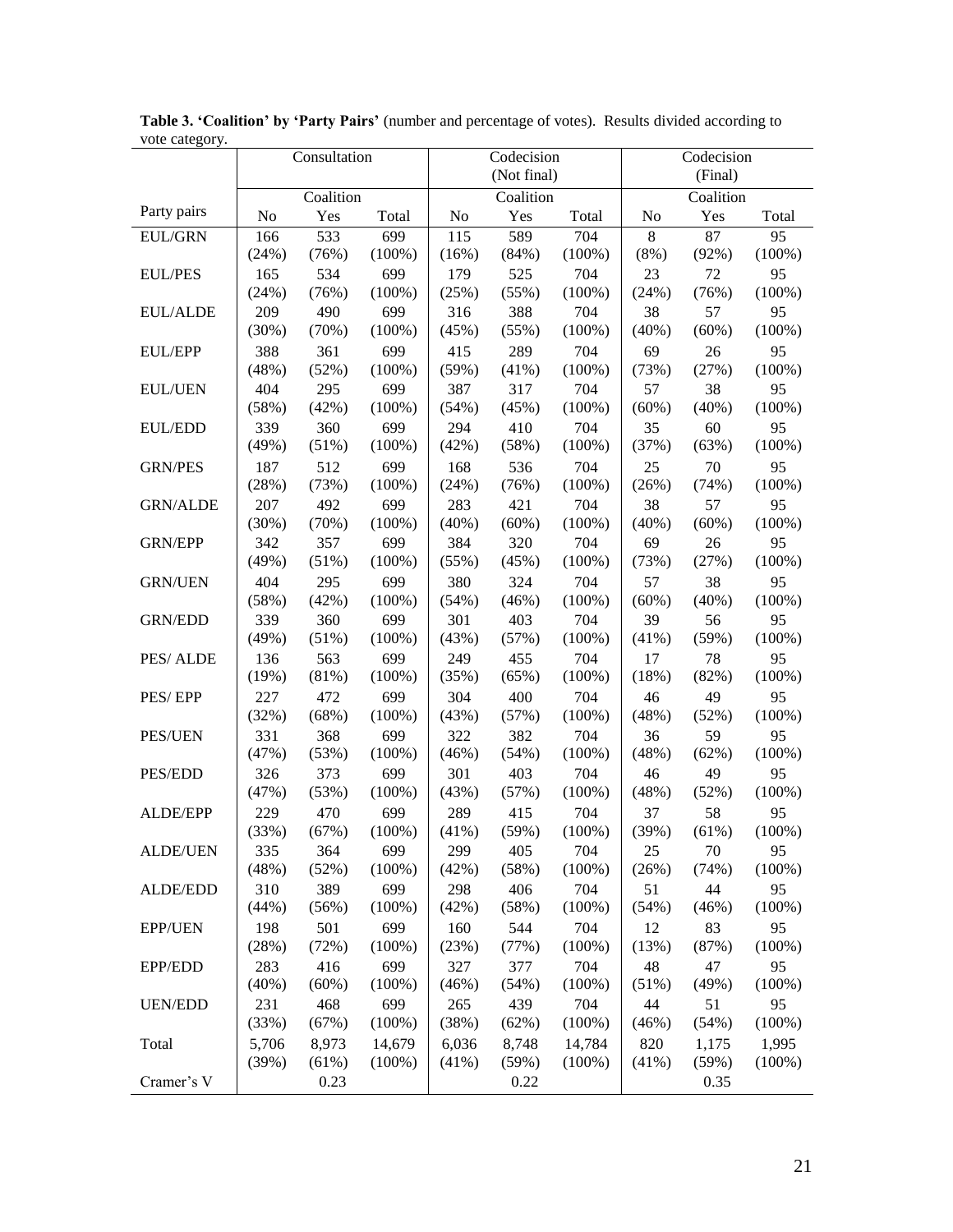#### *Frequency with which ALDE is part of the winning coalition*

Figure 3 shows the proportion of votes for which each party group was on the winning side, for each of the three categories of votes. For the 699 votes under the consultation procedure, the PES group was the most frequent majority party, being on the winning side 89% of the time, while the party least often on the winning side was EDD, at 55%. For the 704 votes under the codecision procedure that were not associated with final decisions, the ordering of party groups is broadly similar, but the differences between the winners and losers is not as large. In support of Hypothesis 2, ALDE is on the winning side an impressive 94% of the time for the 95 votes associated with final decisions under codecision, more than any other party group. Furthermore, the differences between winners and losers are more noticeable for these votes: ALDE is on the winning side more than twice as often as EDD, for instance.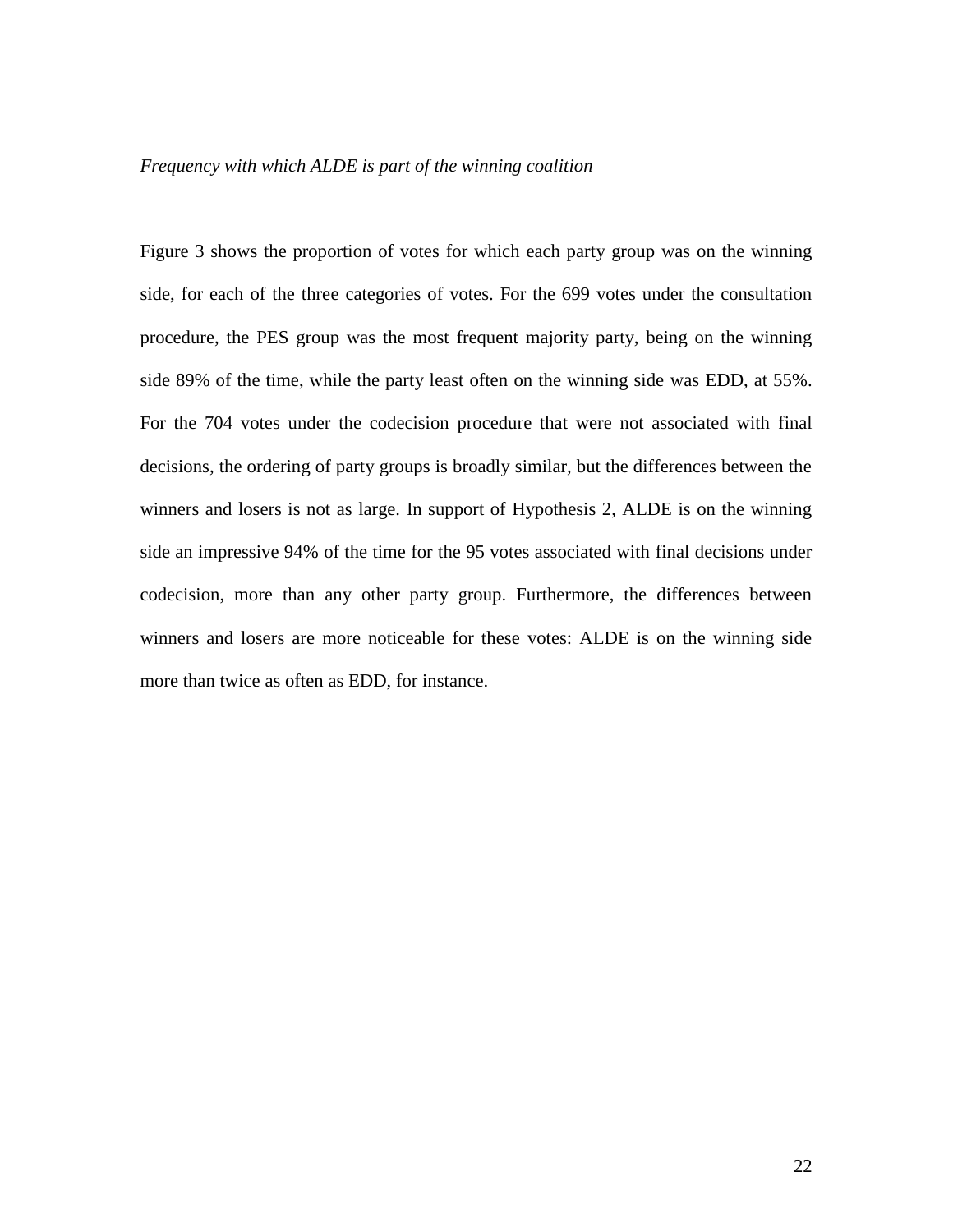

**Figure 3. Frequency with which each EP party group was in the winning coalition for each category of votes.**

Table 4 compares the number of times ALDE was on the winning side for the three categories of votes. For votes under the consultation procedure, ALDE was on the winning side 85% of the time; this drops to 75% for codecision votes that are not associated with final decisions; while as noted above, ALDE is on the winning side for 95% of final codecision votes. Pearson's chi-square is a test of independence for categorical variables. In this case, the null hypothesis that the frequency with which ALDE is on the winning side is unrelated to the category of votes can be rejected. When the comparison is made between consultation votes and final codecision votes, the results are also significant (chi-square=5.14; P<0.05). This provides further support for the second hypothesis.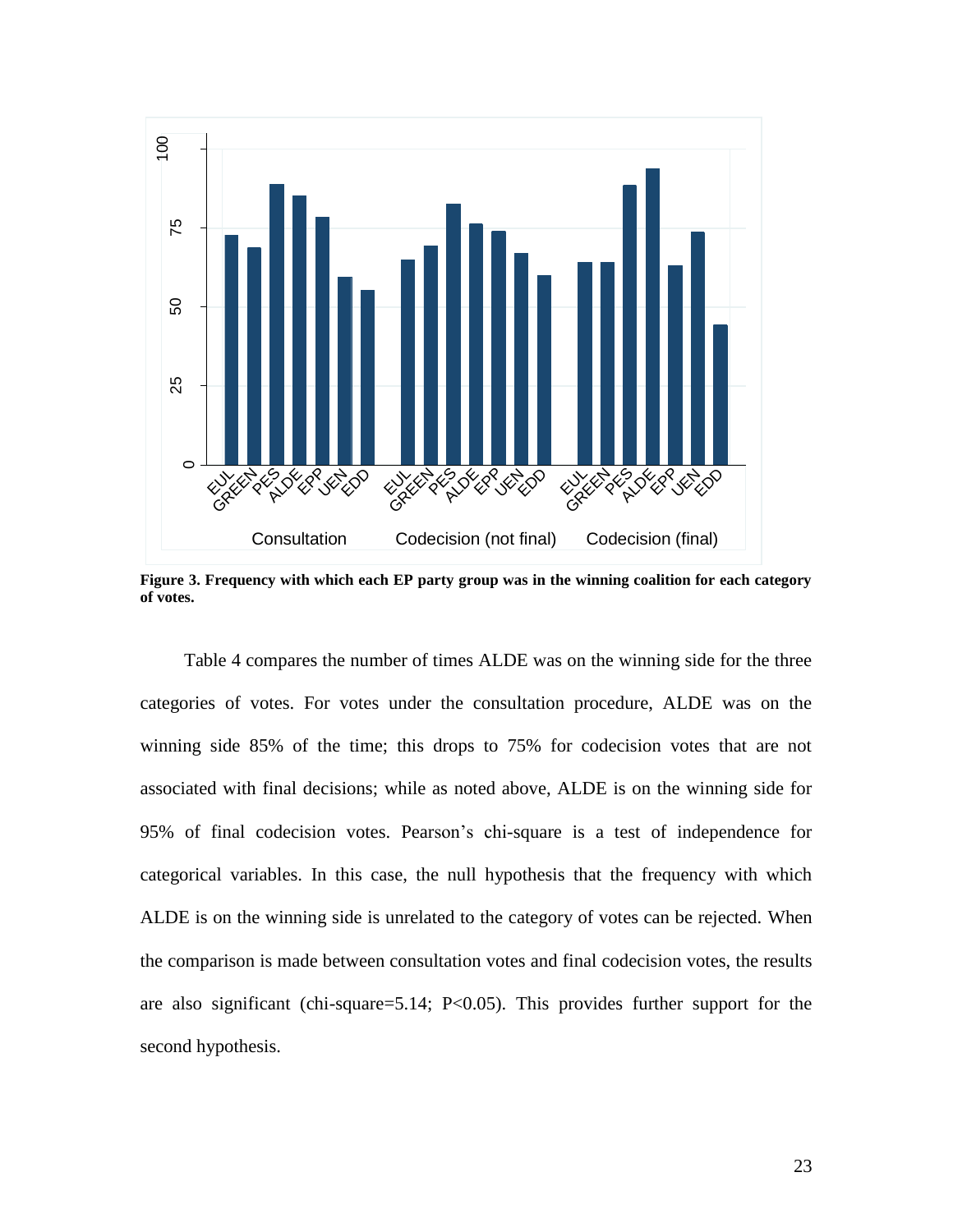|               | $\bullet$<br>Consultation | Codecision<br>(Not final) | $\sim$ $\sim$ $\sim$<br>Codecision<br>(Final) | Total              |
|---------------|---------------------------|---------------------------|-----------------------------------------------|--------------------|
| ALDE defeated | 104                       | 167                       | 6                                             | 277                |
|               | (15%)                     | (24%)                     | (6%)                                          | (18%)              |
| ALDE winning  | 595                       | 537                       | 89                                            | 1,221              |
|               | (85%)                     | (76%)                     | $(94\%)$                                      | (82%)              |
| Total         | 699<br>$(100\%)$          | 704<br>$(100\%)$          | 95<br>$(100\%)$                               | 1,498<br>$(100\%)$ |

**Table 4. ALDE membership of winning coalition, by vote category** (number and percentage of votes).

Pearson's chi-square: 28.18. P<0.00

The results presented here do not take into account the possibility that other variables affect the stability of coalition patterns and the frequency with which the ALDE group is on the winning side. Appendix 1 repeats these analyses, while introducing controls for the size of coalitions and for policy area. The relationships are not affected by the introduction of these controls. It is also possible that the results are affected by the decision to examine individual votes rather than entire proposals, as votes from the same proposal are not necessarily independent. For this reason, Appendix 2 repeats the main analyses at the level of proposals. The findings are broadly consistent regardless of which level of analysis is used.

## **Conclusion**

Coalition formation in the European Parliament cannot be fully understood without reference to the external decision making context. The most significant source of variation in this respect is relations with the Council of Ministers. Under the codecision procedure, the EP and the Council must eventually come to an agreement; this requirement is absent under other procedures. Previous research on patterns of coalition formation in the EP has found that legislative procedure in itself is not an important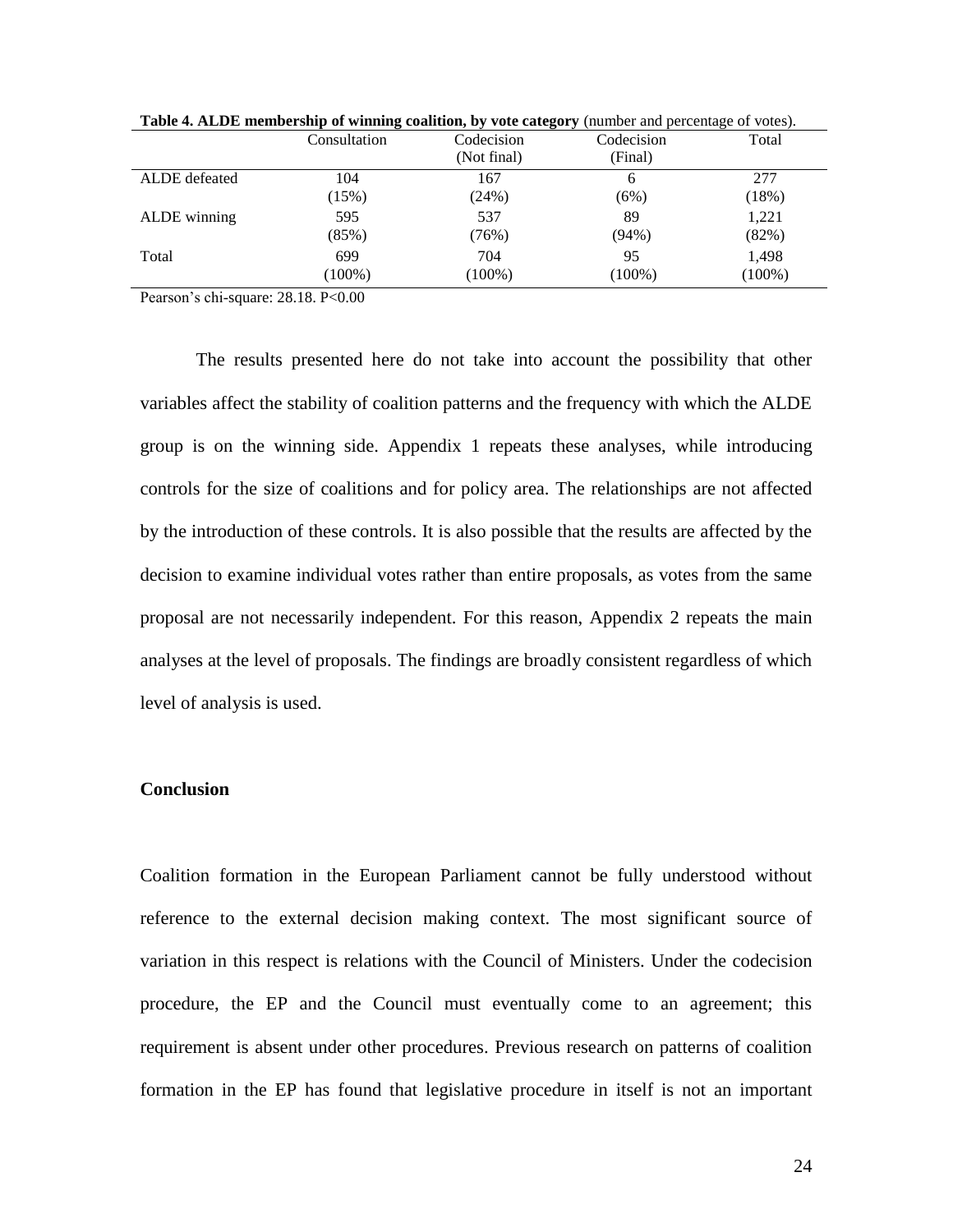determinant of coalition behaviour (Hix *et al.* 2005, Kreppel 2000). However, the theoretical literature on bicameralism suggests that it is the process of forming a joint majority, rather than the legislative procedure *per se*, that it important. This paper has drawn on that literature to develop and test expectations regarding the effect of changes in inter-institutional relations on coalition formation in the EP.

It has often been claimed that decision making by way of joint majority is more stable than decision making under single majority rule. A number of implications of this for coalition formation were developed here. Under unicameralism, many different coalitions (and many different outcomes) might be possible in any given situation. This means that in the absence of other constraints there will be significant variation in coalition formation from one vote to the next, even when legislative actors take similar positions relative to each other. In contrast, the number of feasible coalitions in a given situation will tend to be relatively small under bicameralism, and there will consequently be greater consistency in coalition patterns. In the case of the EP, this implies more consistent coalition patterns on votes associated with final decisions under the codecision procedure compared to votes under the consultation procedure.

Another implication of bicameral stability that was tested here concerns which coalitions form. Of the two major dimensions of contestation in the EU, the integration dimension gives rise to significant differences between legislative actors in the EP and the Council, while the left-right dimension is associated with greater overlap between the two institutions. When both institutions decide by way of joint majority, often the only feasible coalition is one which favours changes on the left-right dimension. This places the median party in the EP on the left-right dimension in a pivotal position for coalition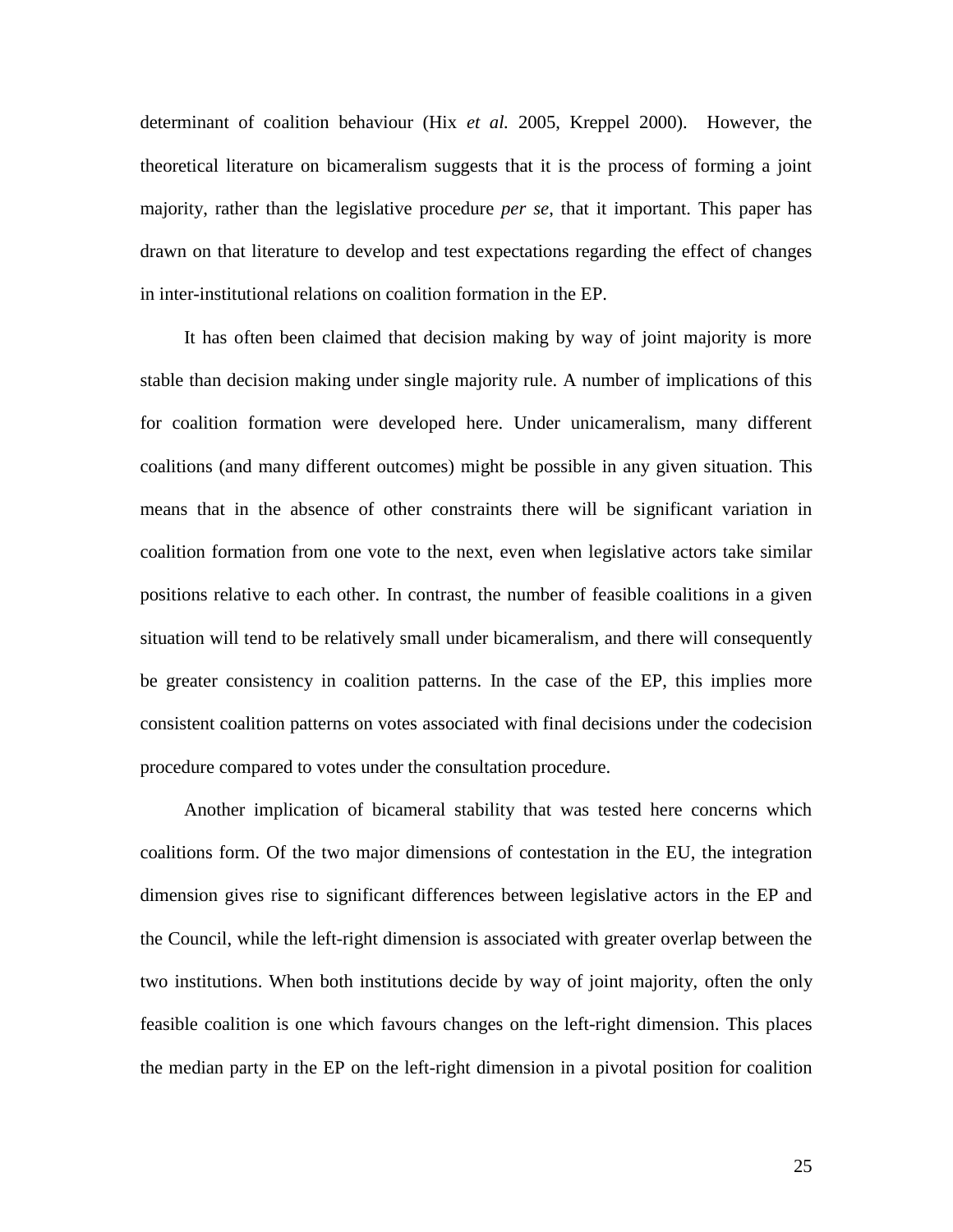formation. The pivotal actor in the EP was identified as the ALDE group, who were therefore expected to be on the winning side more often on votes associated with final decisions under codecision than for votes under the consultation procedure.

The results support these expectations. On votes associated with final decisions under the codecision procedure, coalition patterns in the EP were more clearly defined and consistent, and winning coalitions more often included the ALDE group, compared to votes under the consultation procedure. Given its location as the median actor in the EP on the dimension where bicameral coalitions are most likely to form, the support of the ALDE group was crucial to codecision agreements during the period analysed.

Joint decision making under the codecision procedure therefore creates clearly defined winners and losers among the EP party groups. The extension of the codecision procedure under the Lisbon Treaty can be expected to further enhance these developments. However, which parties are on the winning and losing side is also influenced by the composition of the EP. The analysis in this paper was restricted to the 5<sup>th</sup> EP term (1999-2004). The composition of the EP did not change substantially in the following term (2004-2009); changes following the 2009 elections were more substantial, with the Socialists in particular losing out. Nevertheless, the ALDE group is likely to continue to occupy a pivotal position during the  $7<sup>th</sup>$  EP parliamentary term.

Another change that has occurred in more recent legislative terms has been a growing tendency for the EP and Council to reach agreements at an early stage. Between 1999 and 2004, 28% of codecision proposals were agreed at the first reading stage; this increased to 64% between 2004 and 2007 (European Parliament 2008, Part B). This is evidence of a learning process, whereby contacts between the institutions has increased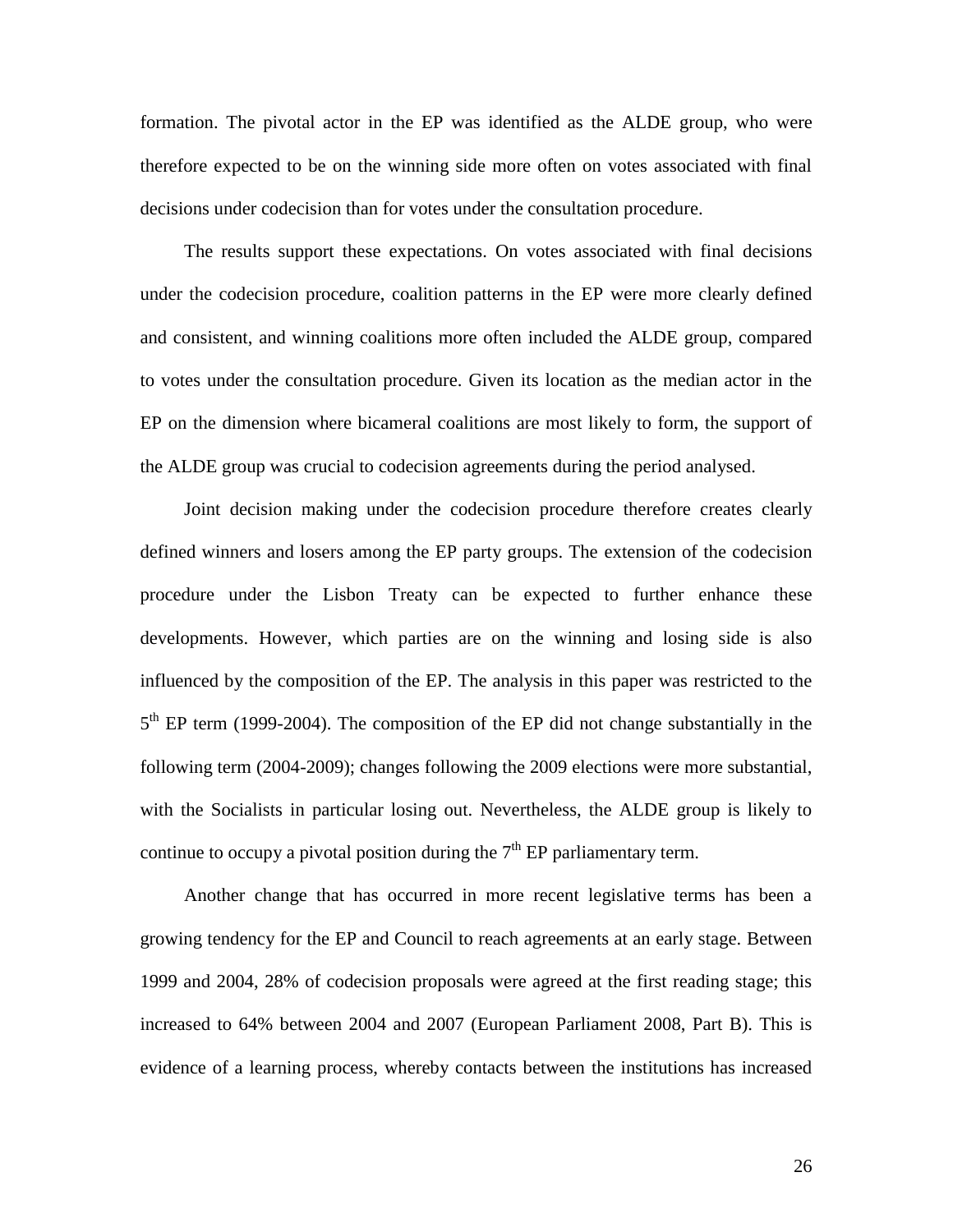and actors on each side have become more aware of each other's positions. This development, along with the expansion of the codecision procedure to new policy areas, can be expected to lead to an increase in the consistency of coalition patterns in the EP and to a more important role for the median party group on the left-right dimension in coalition formation.

The results are also relevant to our understanding of bicameral decision making more generally. Previous tests of the ideas presented here have been conducted in experimental settings (e.g. Bottom *et al* 2000); this paper provides evidence that the institutional arrangement of bicameralism does promote stability in real-world legislatures. This stability is not neutral: bicameralism creates more clearly defined winners and losers within each chamber. But given that the winners in bicameral decision making are those occupying the median position on the dimension of greatest agreement between the chambers, this is surely an improvement on unrestricted majority rule under unicameralism, where anything is possible. The downside of bicameralism is of course that the status quo is difficult to change on dimensions where the chambers disagree: stability and gridlock often go hand in hand.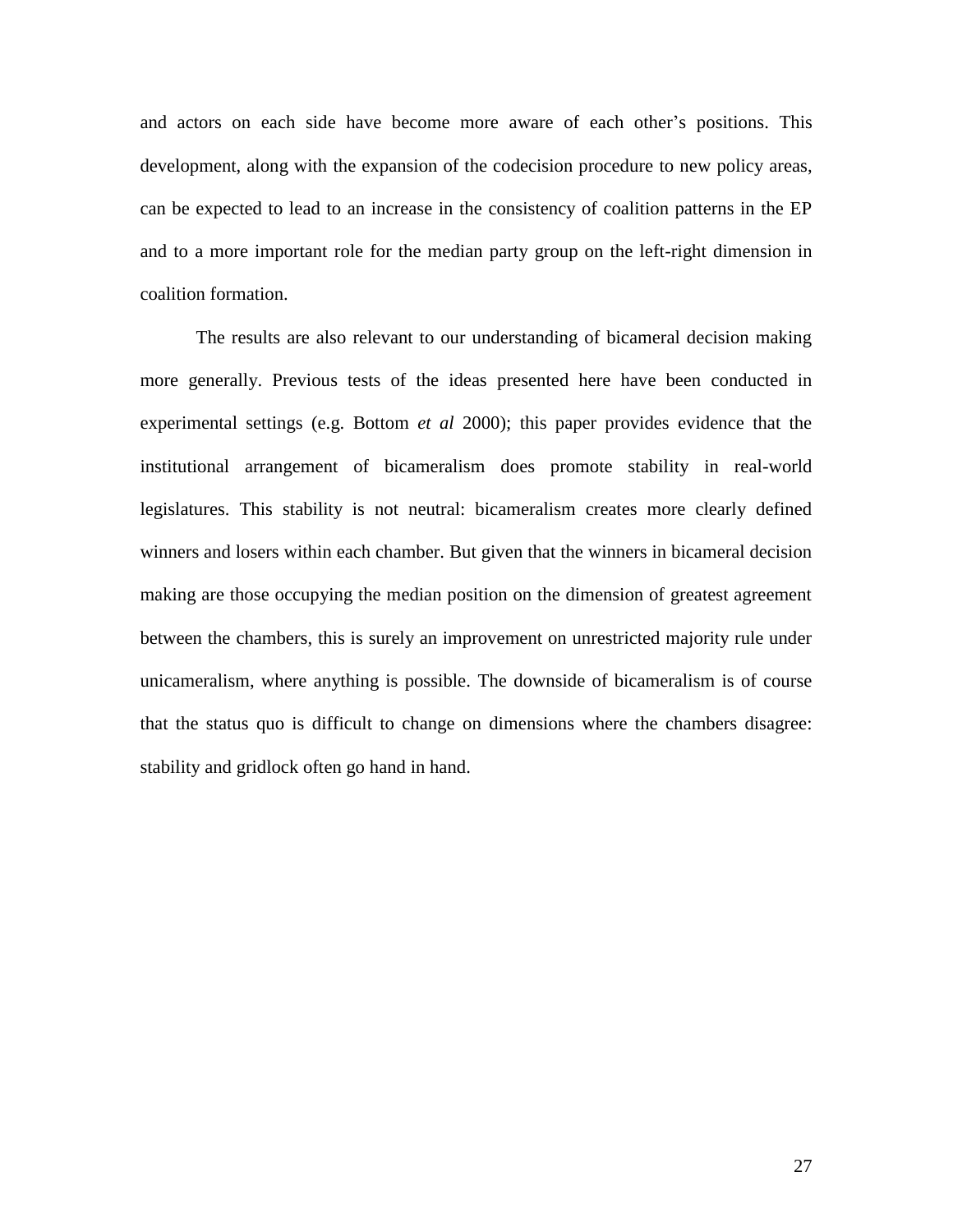## **Notes**

<sup>1</sup> The qualified majority threshold in the Council is approximately 74% of votes; this must also include a majority of member states representing at least 62% of the EU population. Under the Lisbon Treaty, a double majority threshold is introduced, whereby a decision must have the support of at least 55% of all member states representing at least 65% of the EU's population.

 $2$  It might be countered that the EP actors, knowing that their decisions are not binding under consultation, might express more extreme positions than they actually hold in order to get the attention of the Council. Nevertheless, the coalitions that form in the EP do so relatively independently of the coalitions that form in the Council.

 $3$  A number of other factors have also been considered by coalition theorists, include the role of the formateur, the incumbent parties, the allocation of ministerial portfolios and pre-electoral commitments (Martin and Stevenson 2001: 36). These ideas are not discussed here given that they are relevant only to parliamentary democracies.

 $4$  See www.votewatch.eu for a breakdown of the most common coalitions in the EP by policy area.

 $5$  The pivotal actor in the Council is not the median actor, as it votes by qualified majority.

 $6$  Tsebelis and Garret (2000) suggest that it will tend to be a split-the-difference outcome, unless either side enjoys certain bargaining advantages.

 $<sup>7</sup>$  It is also possible for legislation to be adopted by the EP under 'early agreements'. In</sup> this case, an agreement with the Council is finalised before the EP plenary session, and the EP is asked to adopt the agreed legislation as a package. When this happens,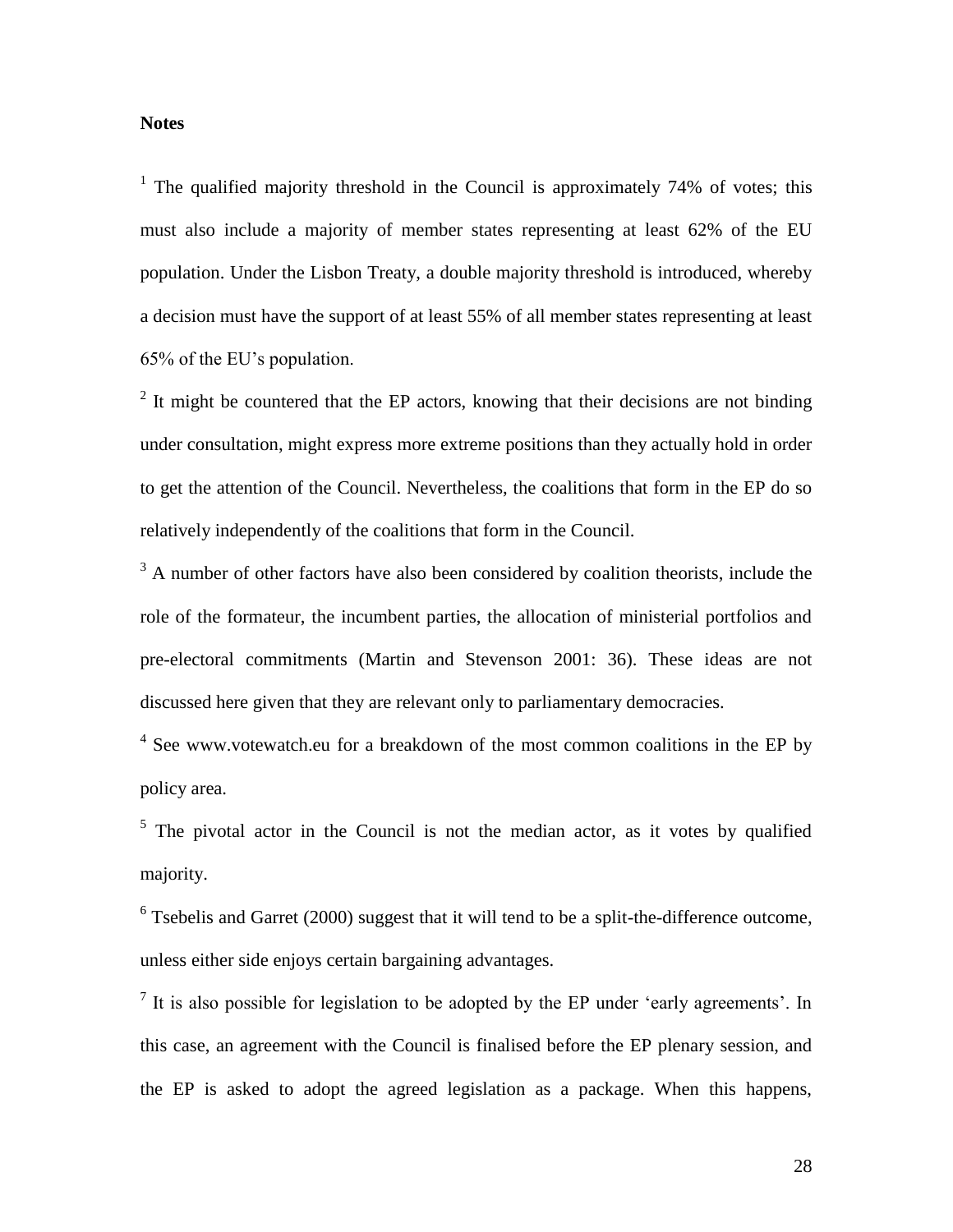amendments are generally not tabled, so there very few votes in the dataset related to early agreements.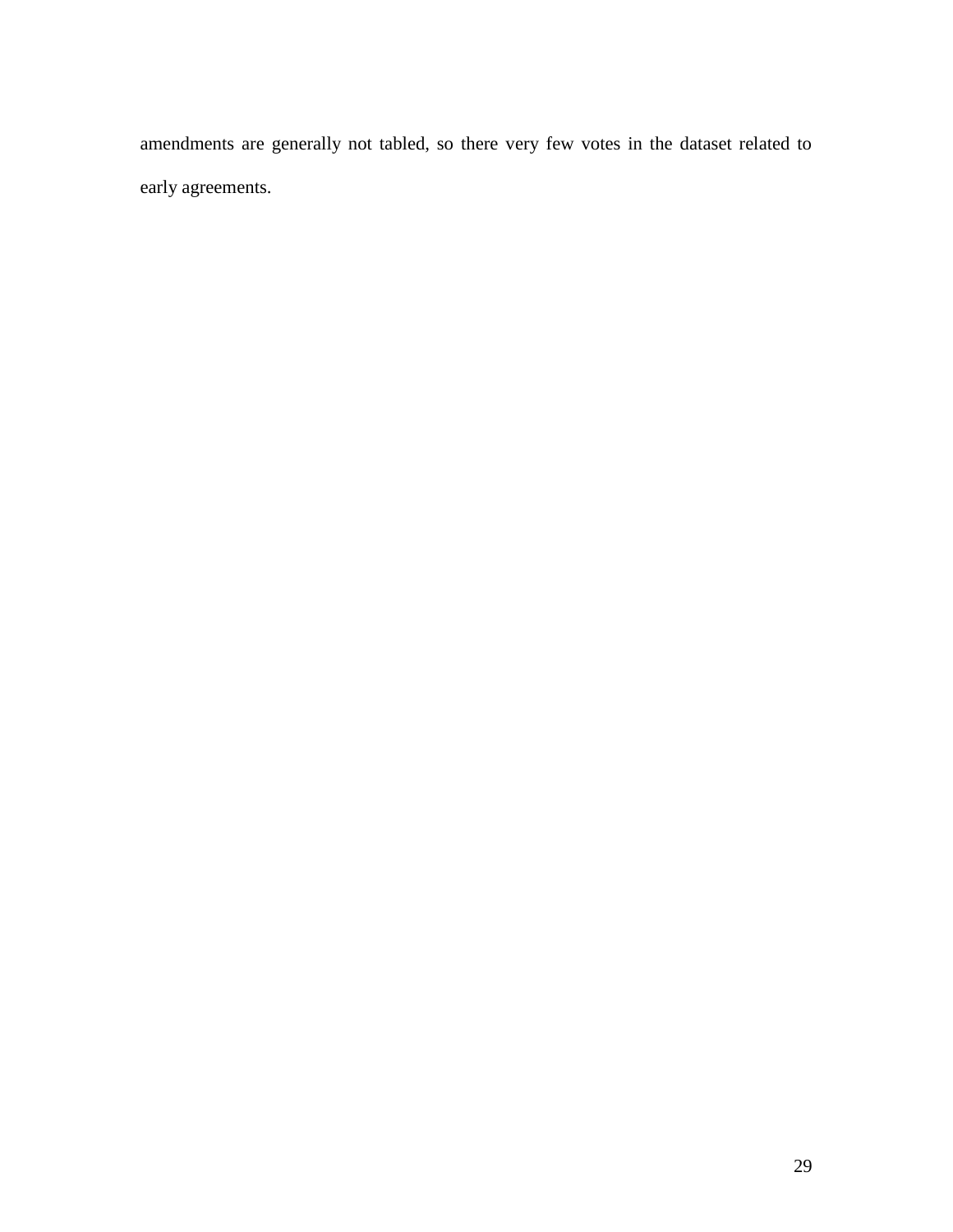### **References**

Axelrod, Robert (1970). *Conflict of Interest.* Chicago: Markham.

- Black, Duncan (1958). *The Theory of Committees and Elections.* Cambridge: Cambridge University Press.
- Bottom, William, Cheryl Eavey, Gary Miller and Jennifer Nicoll Victor (2000). 'The institutional effect of majority rule instability: bicameralism in spatial policy decisions', in *The American Journal of Political Science*, 44:3, 523-540.
- Carrubba, Clifford J., Matthew Gabel, Lacey Murrah, Ryan Clough, Elizabeth Montgomery and Rebecca Schambach (2006), 'Off the Record: Unrecorded Legislative Votes, Selection Bias and Roll-Call Vote Analysis'. *British Journal of Political Science*, 36:4, 691-704.
- Crombez, Christophe (1996). 'Legislative Procedures in the European Community'. *British Journal of Political Science,* 26: 2, 199-228.
- European Parliament. 2008. "Working Group on Parliamentary Reform: Second Interim Report on Legislative Activities and Interinstitutional Relations". Brussels: European Parliament
- Farrell, Henry and Adrienne Héritier (2004). "Interorganizational negotiation and intraorganizational power in shared decision-making: Early agreements under codecision and their impact on the European Parliament and Council." *Comparative Political Studies,* 37:10, 1184-212.
- Hammond, Thomas H. and Gary J. Miller (1987) 'The Core of the Constitution'. *American Political Science Review,* 81:4, 1155-74.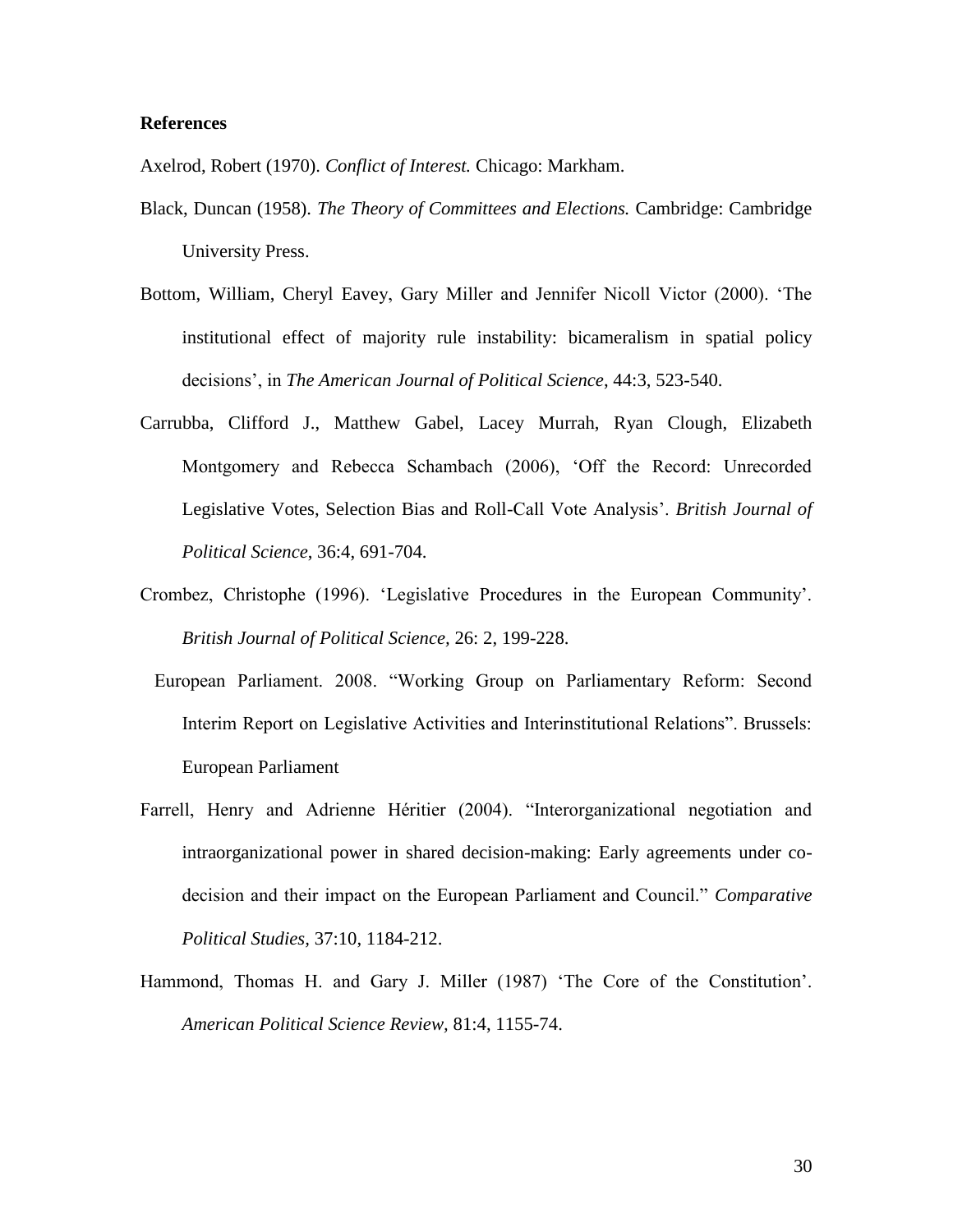- Hix, Simon (1999). 'Dimensions and alignments in European Union Politics: Cognitive constraints and partisan responses'. *European Journal of Political Research* 35:1, 69-106.
- Hix, Simon, Abdul Noury and Gerard Roland (2005). 'Power to the Parties: Cohesion and Competition in the European Parliament, 1979-2001', *British Journal of Political Science* 35:2, 209-234
- Hix, Simon and Abdul Noury (2009). 'After Enlargement: Voting Patterns in the Sixth European Parliament'. *Legislative Studies Quarterly,* 34:2, 159-174.
- Hix, Simon, Abdul G. Noury and Gérard Roland (2007) *Democratic Politics in the European Parliament*. Cambridge: Cambridge University Press.
- Hörl, Bjorn, Andreas Warntjen and Arndt Wonka (2005), 'Built on Quicksand? A decade of Procedural Spatial Models on EU Legislative Decision-Making'. *Journal of European Public Policy*, 12:3, 592-606.
- Humphreys, Maccartan (2008). 'Existence of a multicameral core'. *Social Choice and Welfare*, 31:3, 503-520.
- Kardasheva, Raya (2009). 'The Power to Delay: The European Parliament's Influence in the Consultation Procedure'. *Journal of Common Market Studies* 47:2, 385-409.
- Kreppel, Amie (2000). 'Rules, Ideology and Coalition Formation in the European Parliament: Past, Present and Future'. *European Union Politics* 1:3, 340-362.
- Laver and Schofield (1990). *Multiparty Government: The Politics of Coalition in Europe.*  Oxford: Oxford University Press.
- Lijphart, Arend (1999). *Patterns of Democracy: Government Forms and Performance in Thirty-Six Countries.* New Haven and London: Yale University Press.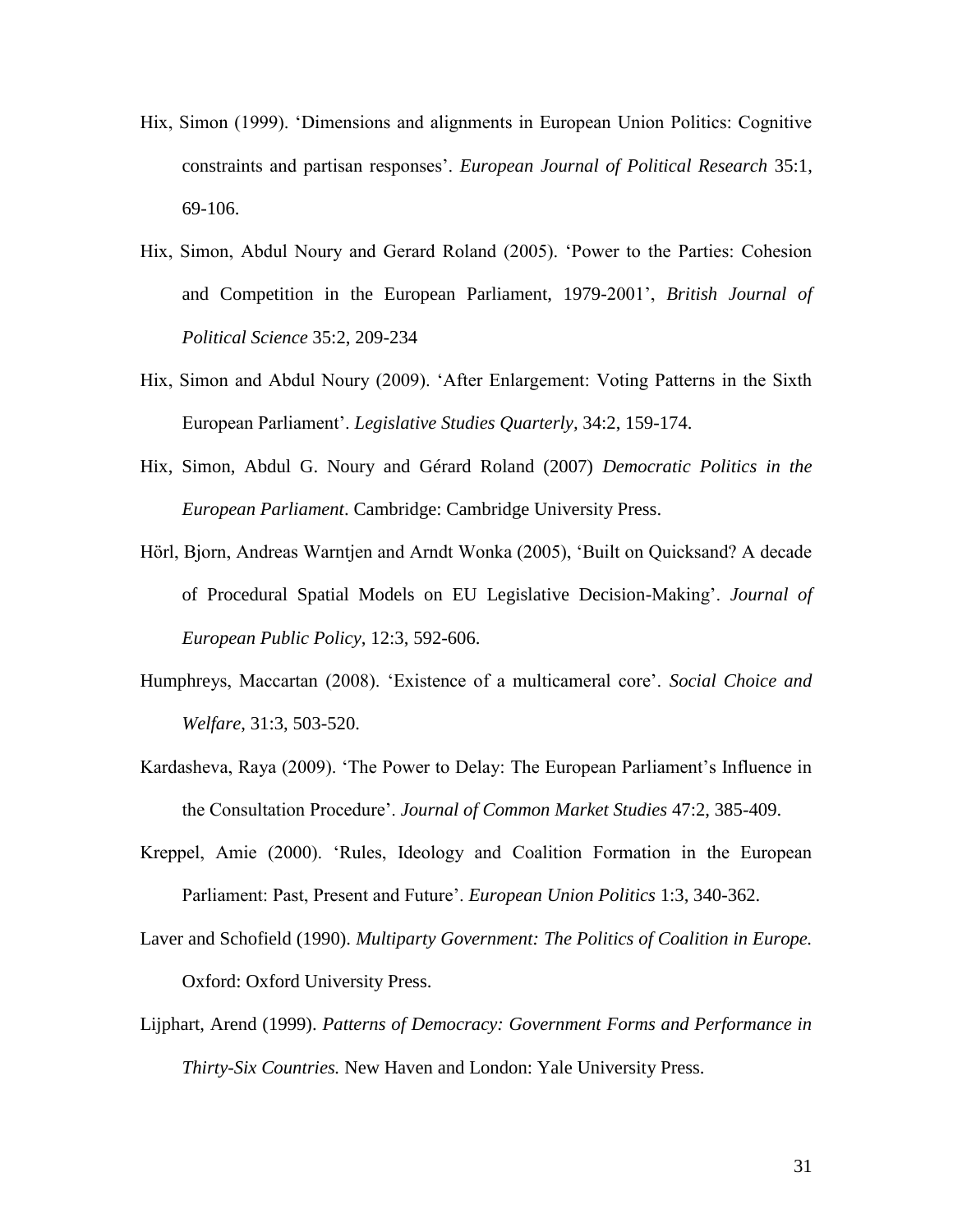- Manow, Philip and Holger Döring (2008), 'Electoral and Mechanical Causes of Divided Government in the European Union'. *Comparative Political Studies* 14, 10: 1349- 1370.
- Marks, Gary and Marco R. Steenbergen (eds.) (2004). *European Integration and Political Conflict.* Cambridge: Cambridge University Press.
- Marks, Gary and Marco Steenbergen (2002). 'Understanding Political Contestation in the European Union'. *Comparative Political Studies* 35:8,. 879-892.
- Martin, Lanny W. And Randolph T. Stevenson (2001). 'Government Formation in Parliamentary Democracies'. *American Journal of Political Science* 45:1, 33-50.
- McElroy, Gail and Kenneth Benoit (2007), 'Party Groups and Policy Positions in the European Parliament'. *Party Politics* 13:1, 5-28.
- McKelvey, Richard D. (1976). 'Intransitivities in multidimensional voting models and some implications for agenda control'. Journal of Economic Theory 12:3, 472-482.
- Miller, Gary T., Thomas H. Hammond, Charles Kile (1996). 'Bicameralism and the Core: An Experimental Test'. *Legislative Studies Quarterly,* 21:1, 83-103.
- Riker, William (1962). *The Theory of Political Coalitions.* New Haven: Yale University Press.
- Riker, William (1992). 'The Justification of Bicameralism', in *International Political Science Review,* 13:1, 101-116.
- Sandholtz, Wayne and Alec Stone Sweet, eds. (1998) *European Integration and Supranational Governance*. Oxford: Oxford University Press.